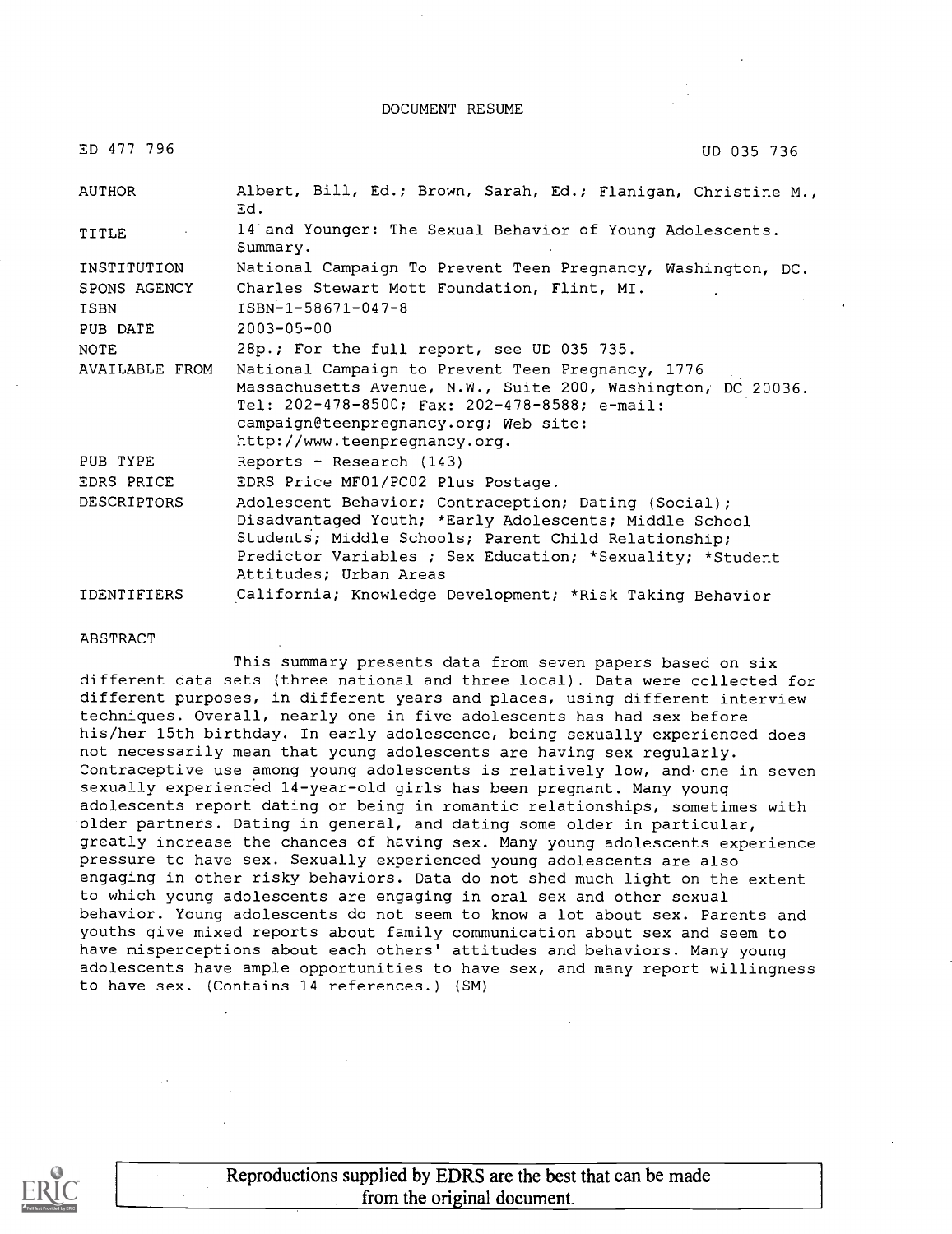U.S. DEPARTMENT OF EDUCATION<br>Office of Educational Research and Improvement<br>EDUCATIONAL RESOURCES INFORMATION NATIO CENTER (ERIC) This document has been reproduced as received from the person or organization

originating it. Minor changes have been made to improve reproduction quality.

Points of view or opinions stated in this document do not necessarily represent official OERI position or policy.

PERMISSION TO REPRODUCE AND DISSEMINATE THIS MATERIAL HAS BEEN GRANTED BY

Sanden I Campaign to Prevent<br>Teen Pregnancy – -Pregnancy TO THE EDUCATIONAL RESOURCES INFORMATION CENTER (ERIC)

1



# 14 and Younger:

## THE SEXUAL BEHAVIOR OF YOUNG ADOLESCENTS

The complete, seven-chapter publication from which this summary is drawn presents new analyses from seven teams of investigators

**CONSTRUCTION** 

Elizabeth Terry-Humen, M.P.P., Child Trends Jennifer Manlove, Ph.D., Child Trends.

Hannah Bruckner, Ph.D., Yale University Peter Bearman, Ph.D., Columbia University

Christine M. Flanigan, The National Campaign. to Prevent Teen Pregnancy

Cynthia A. Gomez, Ph.D., University of California, San Francisco Karin K. Coyle, Ph.D., ETR Associates Steve Gregorich, Ph.D., University of California, San Francisco Barbara VanOss Marín, Ph.D., University of California, San Francisco Douglas B. Kirby, Ph.D., ETR Associates

Barbara VanOss Marín, Ph.D., University of California, San Francisco Douglas B. Kirby, Ph.D., ETR Associates Esther S. Hudes, Ph.D., University of California, San Francisco Cynthia A. Gomez, Ph.D., University of California, San.Francisco Karin K. Coyle, Ph.D., ETR Associates,

Susan Philliber, Ph.D., Philliber Research Associates

Susan Philliber, Ph.D., Philliber Research Associates Michael Carrera, Ed.D., The Children's Aid Society

Edited by

The National Campaign Staff: . Bill Albert Sarah Brown Christine M. Flanigan

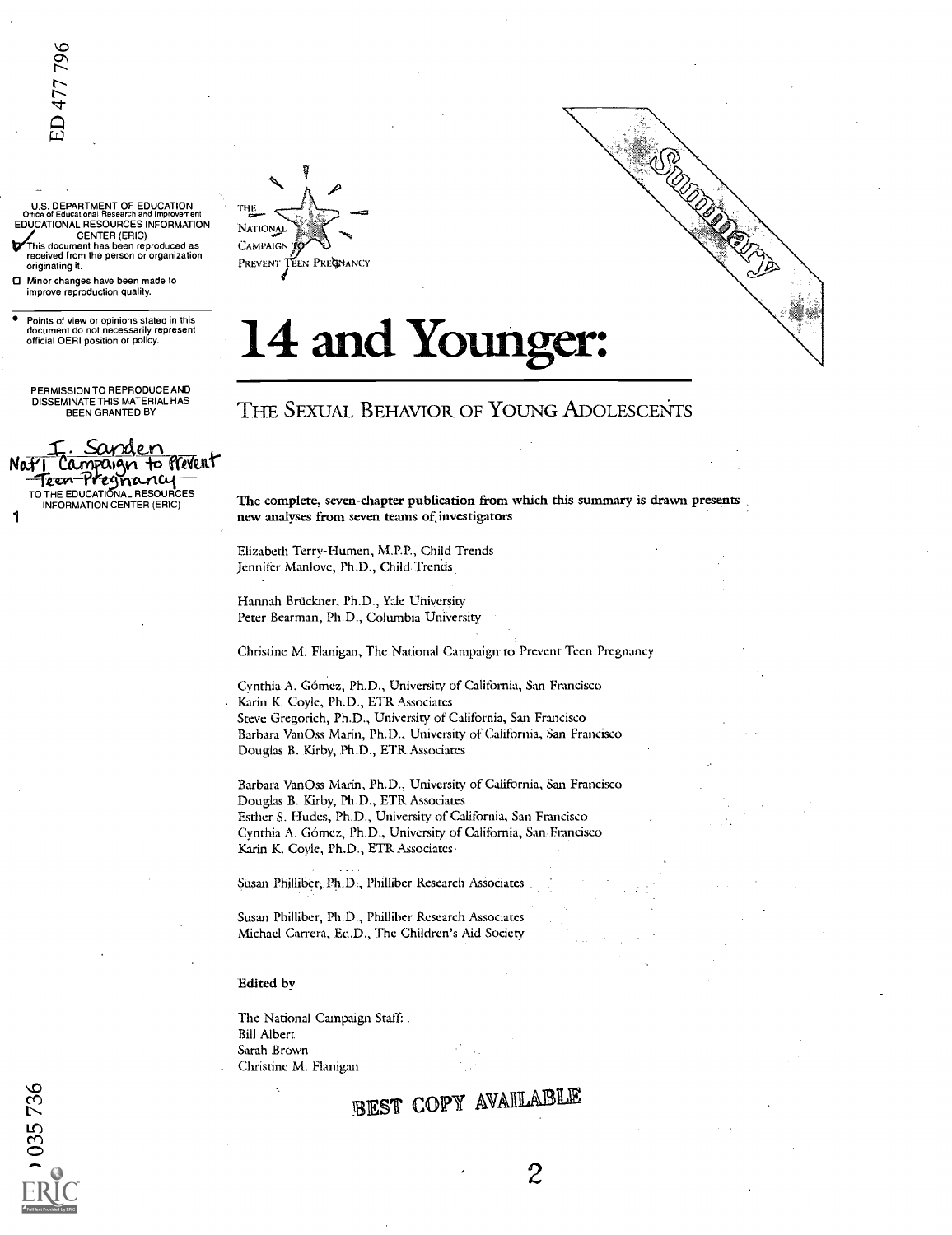#### Acknowledgments

The National Campaign gratefully acknowledges the Charles Stewart Mott Foundation for its support of our research program, in general, and this set of analyses, in particular. We also extend continuing thanks to the David and Lucile Packard Foundation, the Robert Wood Johnson Foundation, the Roger and Vicki Sant Fund of the Community Foundation for the National Capital Region, the William and. Flora Hewlett Foundation, and the John D. and Catherine T. MacArthur Foundation for generously supporting the full range of Campaign activities.

As the title page shows clearly, many authors were involved in this project. We thank them all warmly and sincerely for completing their papers on time and tolerating endless questions and edits. We thank the members of the Campaign's Effective Programs and Research Task Force for their keen insights and helpful advice, as well as many Campaign staffers and friends for offering suggestions about numerous earlier drafts of this publication. Anne Brown Rodgers, in particular, helped a great deal through her thorough review and edit of these papers.

Finally, we recognize the unique contributions of staff member Christine Flanigan, the Campaign's research analyst, who not only capably authored one of the chapters in this volume, but also carefully shepherded this entire project from start to finish with grace and determination. In addition, special thanks go to Bill Albert, the Campaign's Director of Communications and Publications, who spent countless hours refining these papers and helping to make them fully accessible to a broad audience. We simply could not have completed this project without his steady, competent guidance.

© Copyright 2003 by the National Campaign to Prevent Teen Pregnancy. All rights reserved.

ISBN: 1-58671-047-8

Suggested citation: Albert, B., Brown, S., &. Flanigan, C. (Eds.) (2003). 14 and Younger: The Sexual Behavior of Young Adolescents (Summary). Washington, DC: National Campaign to Prevent Teen Pregnancy

Design: amp&rsand graphic design, inc. 1700 Connecticut Avenue, NW, Suite 401 Washington, DC 20009 wwwampersand-design.com

THE NATIONAL CAMPAIGN To PREVENT TEEN PREGNANCY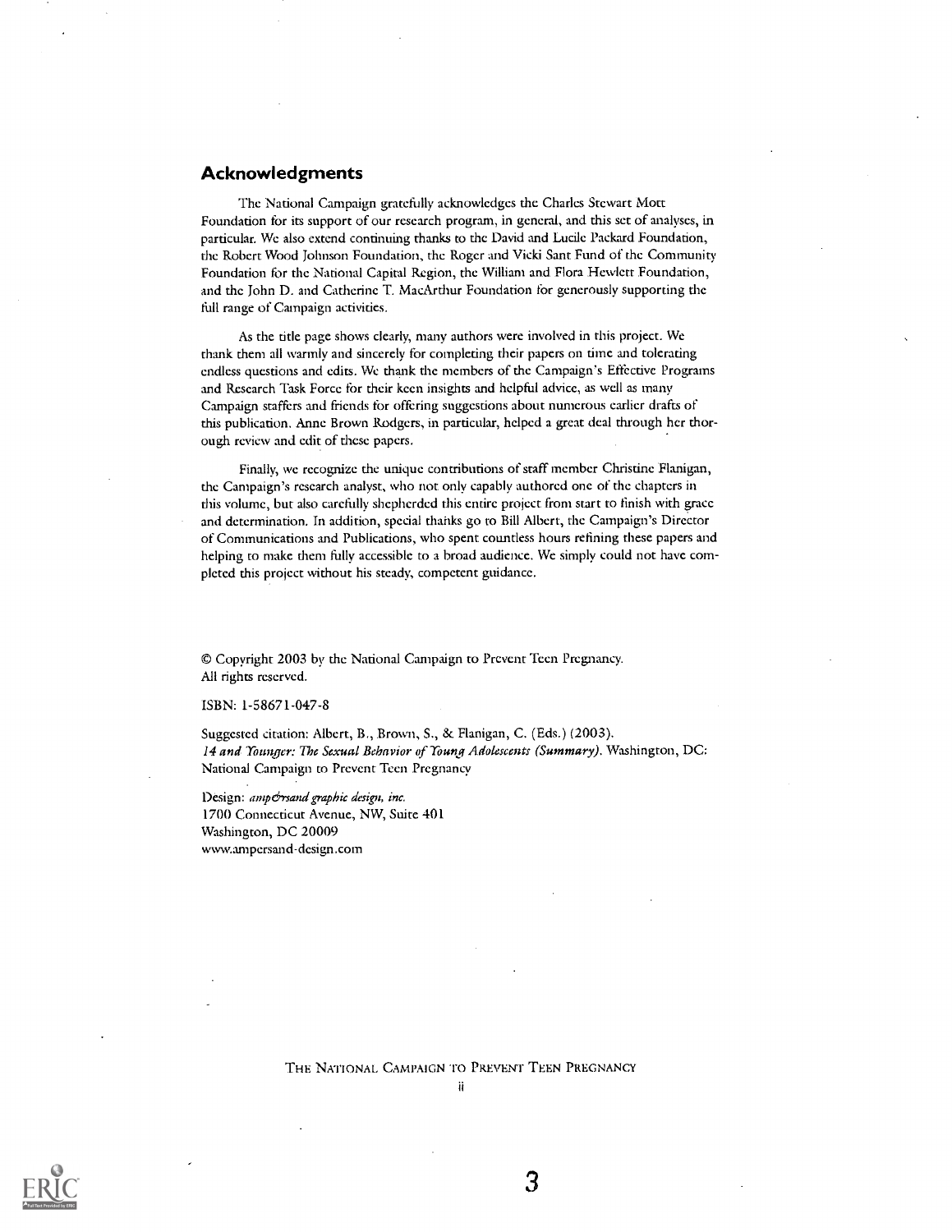## The National Campaign to Prevent Teen Pregnancy Effective Programs and Research Task Force

This summary and the papers in the full volume of 14 and Younger were developed and reviewed under the auspices of this Task Force. The conclusions, however, arc those of the authors and the National Campaign itself.

#### Chair

BRENT MILLER, PH.D. Vice President for Research Utah State University

#### Members

CHRISTINE BACHRACH, PH.D. Chief, Demographic and Behavioral Sciences Research Branch National Institute of Child Health and Human Development

ROBERT W. BLUM, M.D., PH.D.\* Division of General Pediatrics and Adolescent Health Department of Pediatrics University of Minnesota

CLAIRE BRINDIS, DR.P.H.\* Director Center for Reproductive Health Research and Policy Institute for Health Policy Studies University of California, San Francisco

SHERYLL D. CASHIN, J.D. \* Associate Professor of Law Georgetown University Law Center

VANESSA COLLINS, M.D., M.P.H., M.B.A. Vice President of Medical Affairs Planned Parenthood Federation of America

CYNTHIA A. GOMEZ, PH.D., ED.M.\* Assistant Professor, Department of Medicine, Center for AIDS Prevention Studies University of California at San Francisco

SAUL D. HOFFMAN, PH.D. Professor, Department of Economics University of Delaware

DOUGLAS B. KIRBY, PH.D.\* Senior Research Scientist ETR Associates

DANIEL T. LICHTER, PH.D. Professor, Department of Sociology Ohio State University

continued . .



4

14 and Younger. Summary iii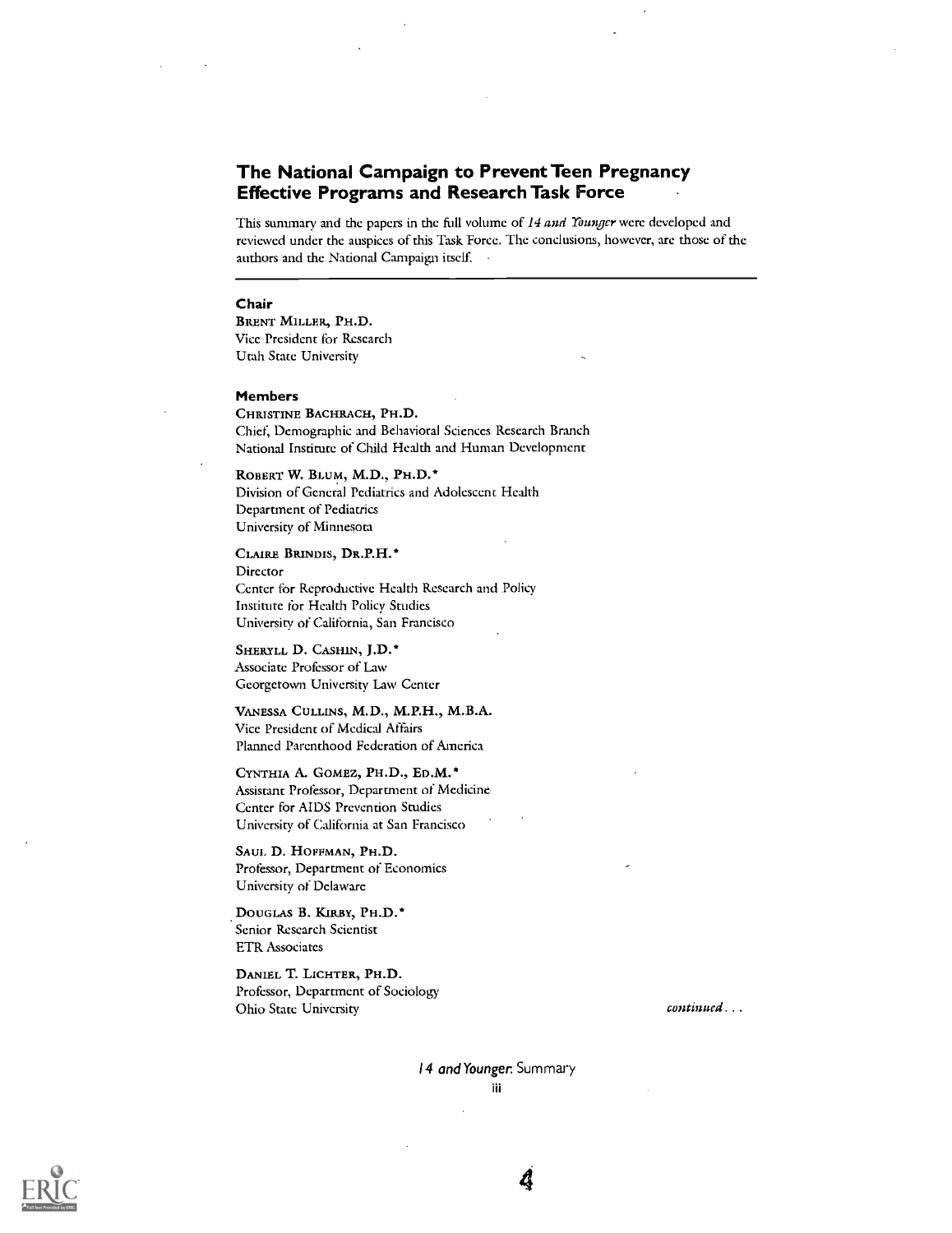WILLIAM MARSIGLIO, PH.D. Professor, Department of Sociology University of Florida

REBECCA A. MAYNARD, PH.D. University Trustee Chair Professor University of Pennsylvania

JOE S. MCILHANEY, JR., M.D. President The Medical Institute for Sexual Health

SARA MCLANAHAN, PH.D. \* Professor, Office of Population Research Princeton Univeristy

RON B. MINCY, PH.D. Maurice V. Russell Professor of Social Policy and Social Work Practice Columbia University

SUSAN PHILLIBER, PH.D. Senior Partner Philliber Research Associates

MICHAEL RESNICK, PH.D. Professor and Director National Teen Pregnancy Prevention Research Center University of Minnesota

FELICIA H. STEWART, M.D. Adjunct Professor, Department of Obstetrics, Gynecology and Reproductive Sciences Co-Director, Center for Reproductive Health Research & Policy University of California

STAN WEED, PH.D. Director Institute for Research & Evaluation

#### Ex Officio

CAROL CASSELL, PH.D. Co-Chair, State and Local Action Task Force

FRANKIE SUE DEL PAPA Co-Chair, State and Local Action Task Force

WILLIAM GALSTON, PH.D. Chair, Religion, Public Values and Public Policy Task Force

#### JODY GREENSTONE MILLER Chair, Media Task Force

\* Former Task Force members who participated in the initial development and review of these papers

THE NATIONAL CAMPAIGN To PREVENT TEEN PREGNANCY

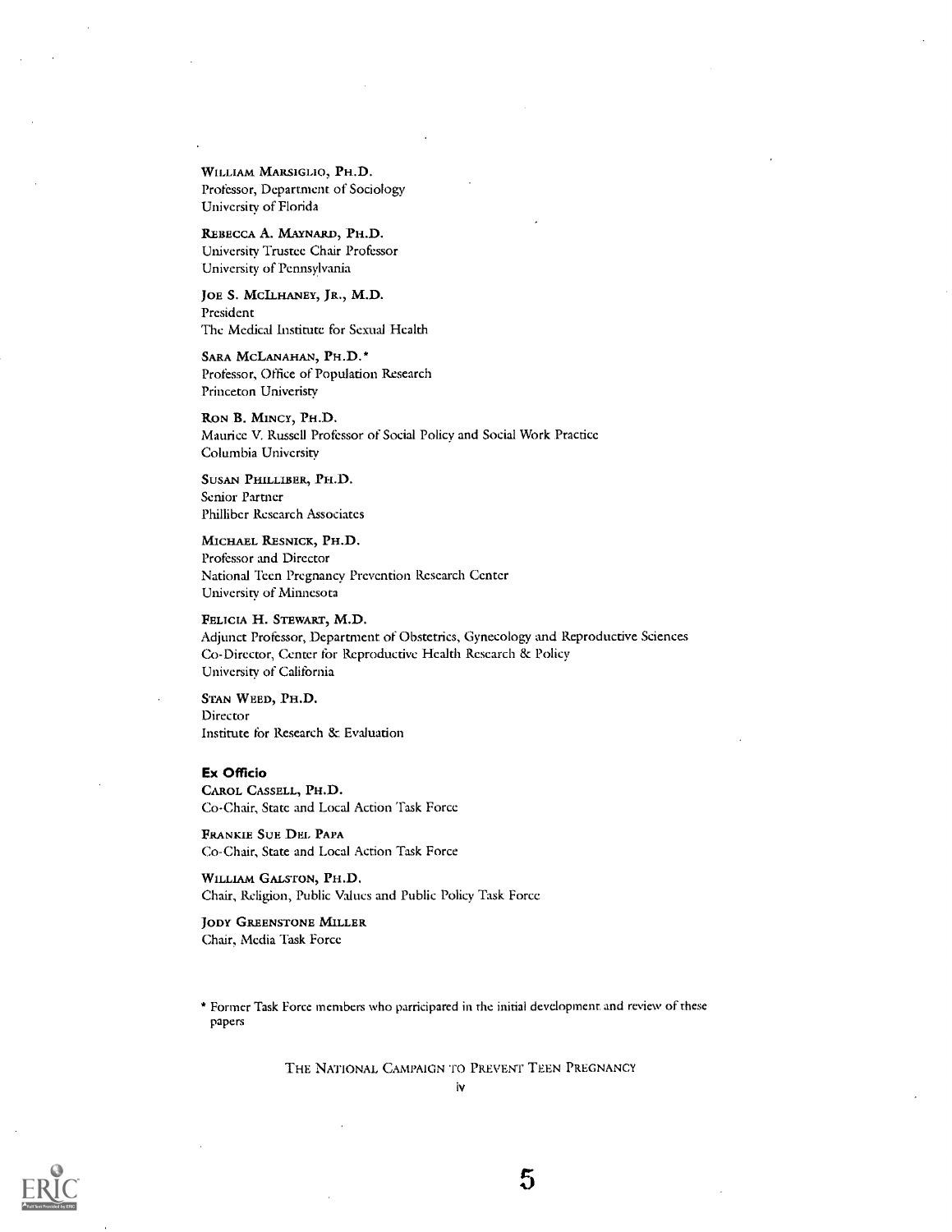### Note to Readers

This summary is based on the seven-chapter publication, 14 and Younger: The Sexual Behavior of Young Adolescents. The full report contains seven papers based on six different data sets  $-$  three national and three local - presenting new analyses from seven teams of investigators. The complete publication, which also includes this summary, can be purchased through the National Campaign to Prevent Teen Pregnancy's website, www.teenpregnancy.org.

> 14 and Younger: Summary V

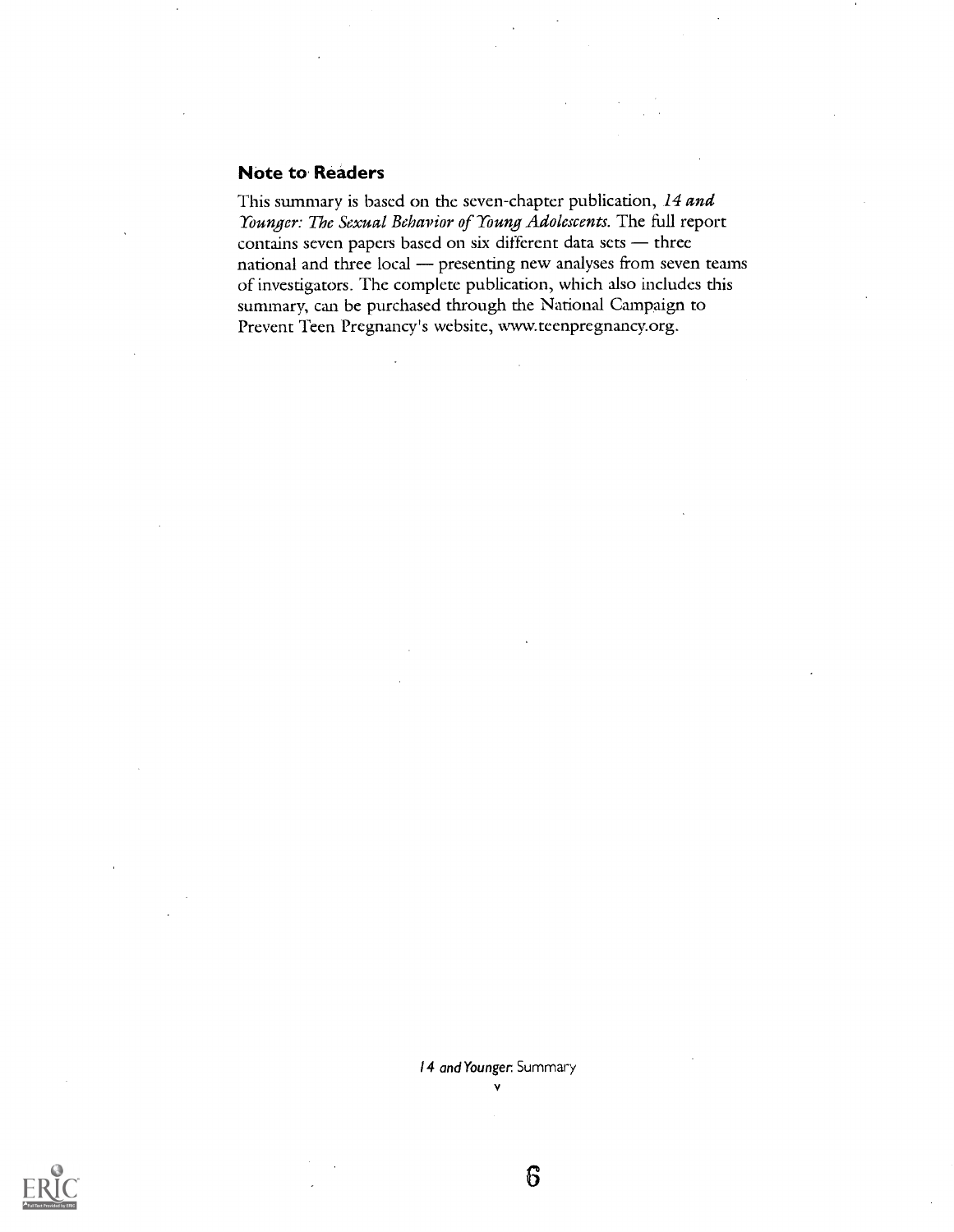## Summary

## 14 and Younger:The Sexual Behavior of Young Adolescents

## Why Care About Sexual Activity Among Young Teenagers?

While most adults prefer that teens under age 18 not have sex, consensus is even stronger for "middle school" youth  $-$  those age  $14$ and younger (Moore & Stief, 1991). There is good reason to be especially concerned about sexual activity among these very young adolescents.

- o While the proportion of unmarried teen girls age 15-19 who have had sexual intercourse decreased between 1988 and 1995, the proportion of unmarried teen girls who have had sexual intercourse at 14 and younger increased appreciably during the same time period (Terry & Manlove, 2000).
- o Compared to delayed sexual activity, early sexual activity has been linked to a greater number of sexual partners over time and an increased risk of both teen pregnancy (Kirby, 2001) and sexually transmitted diseases (Miller, Cain, Rogers, Gribble, & Turner, 1999).
- $\Box$  A recent national survey found that the younger a girl was the first time she had sex, the more likely it was to have been unwanted (Moore, Driscoll, & Lindberg, 1998).

14 and Younger. Summary $\mathbf{I}$ 

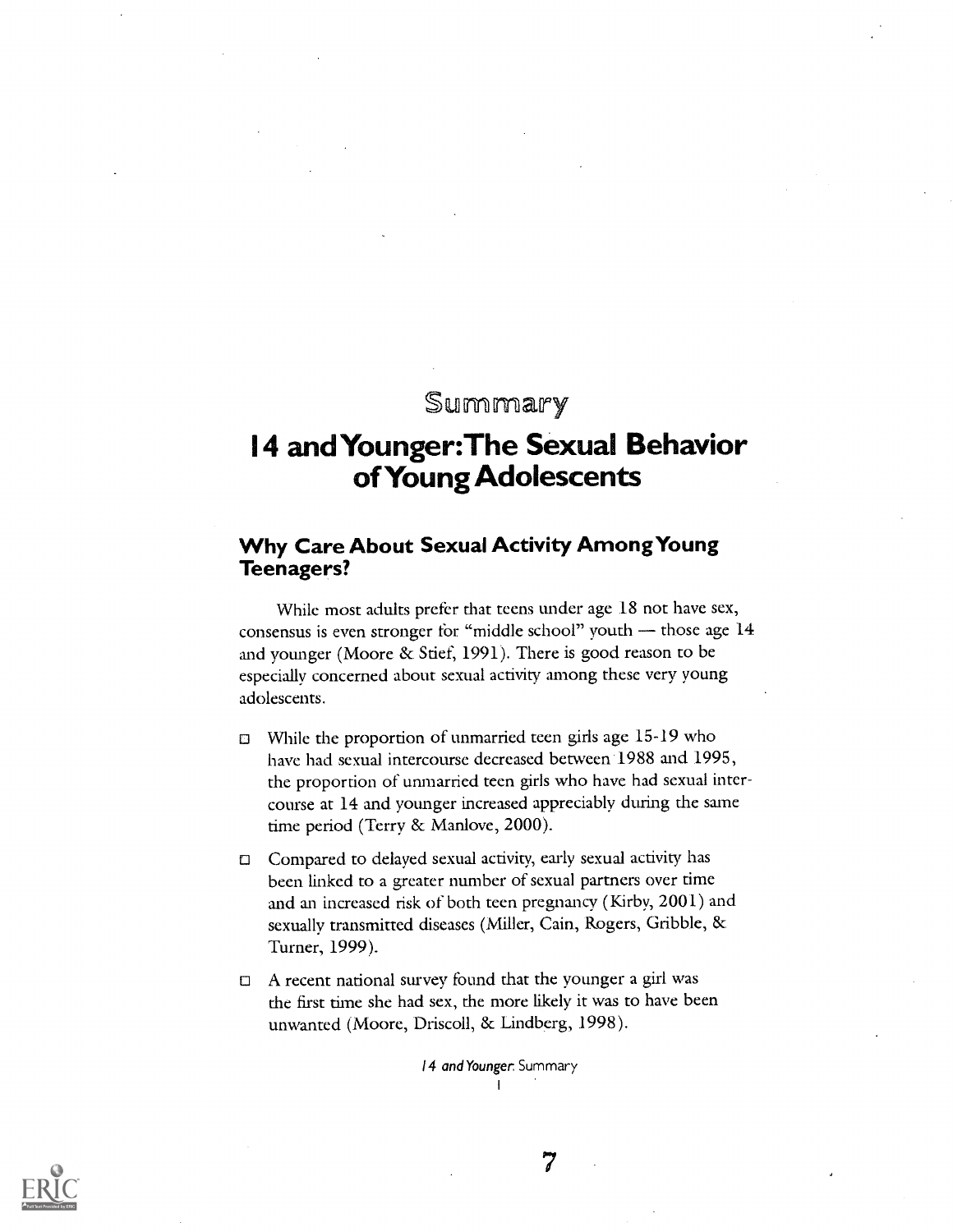- $\Box$  A 2002 public opinion poll found that 81% of sexually experienced youth age  $12-14$  wish they had waited longer to have sex, compared to 55% of sexually experienced 15- to 19-year-olds (The National Campaign to Prevent Teen Pregnancy, 2002).
- Children born to girls 14 and younger are more likely than children born to older teens to have health problems  $-$  in 2000, for example, 14% of births to girls age 10-14 were low birth weight, compared to  $10\%$  of births to girls  $15-19$  (and  $8\%$  of births to women 20-24) (Martin, Hamilton, Ventura, Menacker, & Park, 2002).
- $\Box$ There is no question that the parenting skills of very young teens are highly limited; although their efforts are often supplemented and supported by older relatives and friends.
- $\Box$ An appreciable amount of sexual activity among youth aged 14 and younger runs afoul of state age of consent laws. The age of consent ranges from 14 to 18 years of age; in more than half of the states, the age of consent is 16 (Donovan, 1997).

Oddly, given the many risks and concerns about sexual activity among young adolescents, there actually is very little published information available on this topic. Furthermore, most of the major data sets used to calculate teen sexual activity have important limitations when examining young adolescents. For example, one of the most widely quoted surveys that addresses adolescent sexual behavior  $-$  the Youth Risk Behavior Survey  $-$  collects data only from highschool-age youth, the vast majority of whom are at least 15 years old.

Given that so little is known about early sexual activity, given its sobering implications, and given the numerous media reports of the past several years speculating on the sexual behavior of young teens, the National Campaign, in partnership with the Mailman School of Public Health at Columbia University, convened an invitational seminar of experts in 2001 to discuss various sex- and pregnancy-related issues among middle-school age youth. One major recommendation of that conference was that the National Campaign commission several new analyses of various existing data sets that have information on young teens in order.to help increase our understanding of the sexual behavior and relationships of adolescents 14 and younger. The

THE NATIONAL. CAMPAIGN To PREVENT TEEN PREGNANCY

 $\mathcal{L}$ 

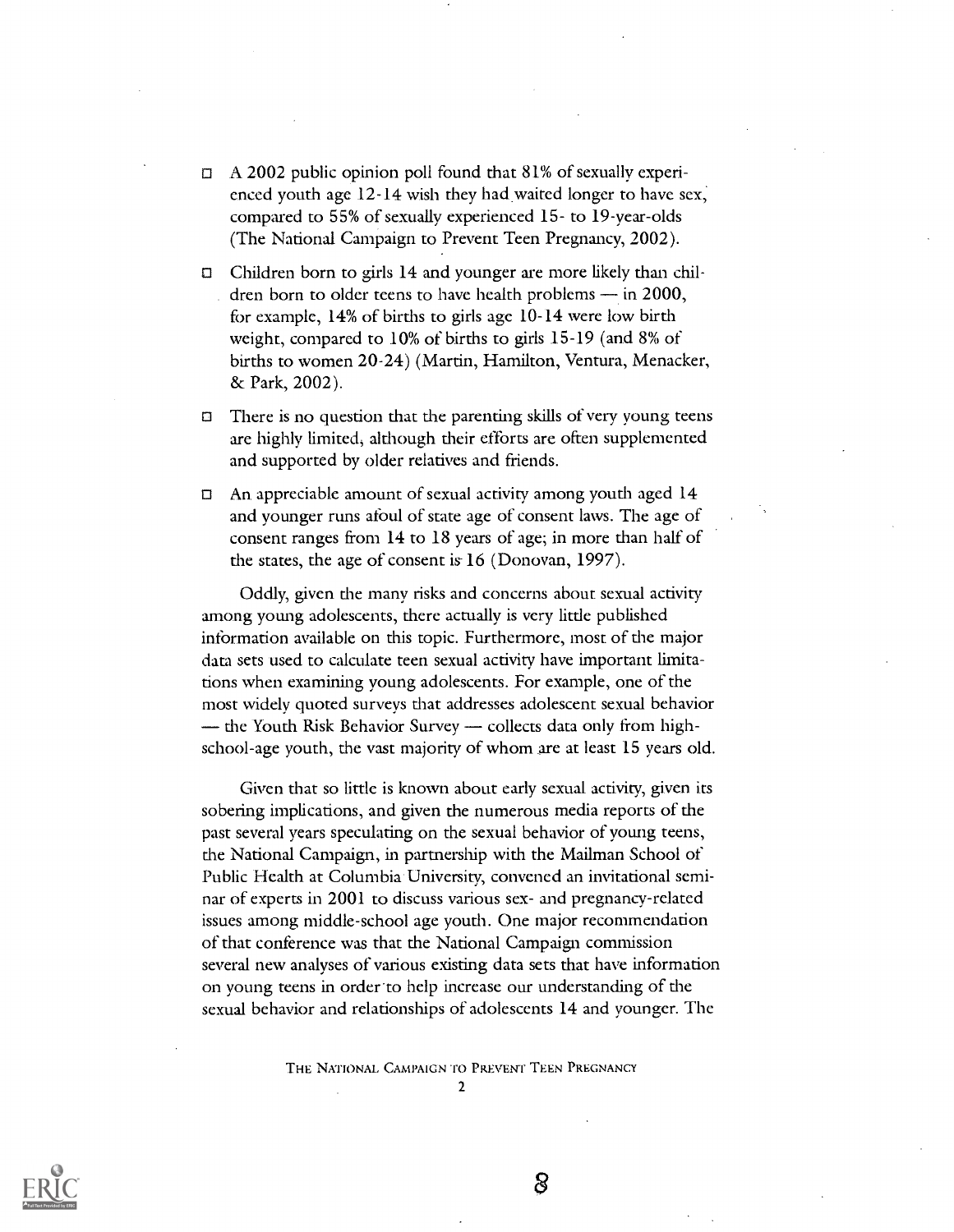Campaign acted on that recommendation, and the results arc in this report. Both the conference and the analyses reported here were made possible, in large part, by generous financial support from the Charles Stewart Mott Foundation.

The full report on which this summary is based contains seven papers based on six different data sets  $-$  three national and three local ones. These data were collected for different purposes, in different years and places (school, home), and using different interview techniques (self- and interviewer-administered). The surveys also used different methods of gathering data on youth aged 12-14, surveying 12-, 13- and 14-year-olds at the same time; surveying a group of 12-year-olds and then following them over time as they turned 13 and 14; and surveying older teens about their experiences when age 14 and younger. These differences are important and care must be taken in pooling results or making comparisons across different data sets. For example, a survey asking teens 15 and older about earlier experiences can, in theory, capture quite complete data on behavior occurring at ages 14 and younger. But surveys where youth are age 12-14 at the time of interview will necessarily miss some behavior that occurs in the 14th year of life but after the time of the interview, unless a "life table" analytic approach is used, as is the case for a few specific variables in the papers based on national data sets. These technical issues are taken up in detail in the individual papers.

Nonetheless, it is striking that on some of the most basic markers of sexual activity there is a high degree of uniformity  $-$  especially among the nationally representative data sets - and a surprisingly consistent picture emerges of sexual relationships and activity among very young teens.

Section one of the full report contains three papers derived from nationally representative samples of teens.

- Chapter One, by Elizabeth Terry-Humen and Jennifer Manlove, 翻 uses data from the National Longitudinal Survey of Youth 1997 (NLSY97), a survey of youths' transition from school to work.
- 0 Chapter Two, by Hannah Bruckner and Peter Bearman, uses data collected between 1994 and 1996 through the National Longitudinal Study of Adolescent Health (Add Health), a large

14 and Younger. Summary 3

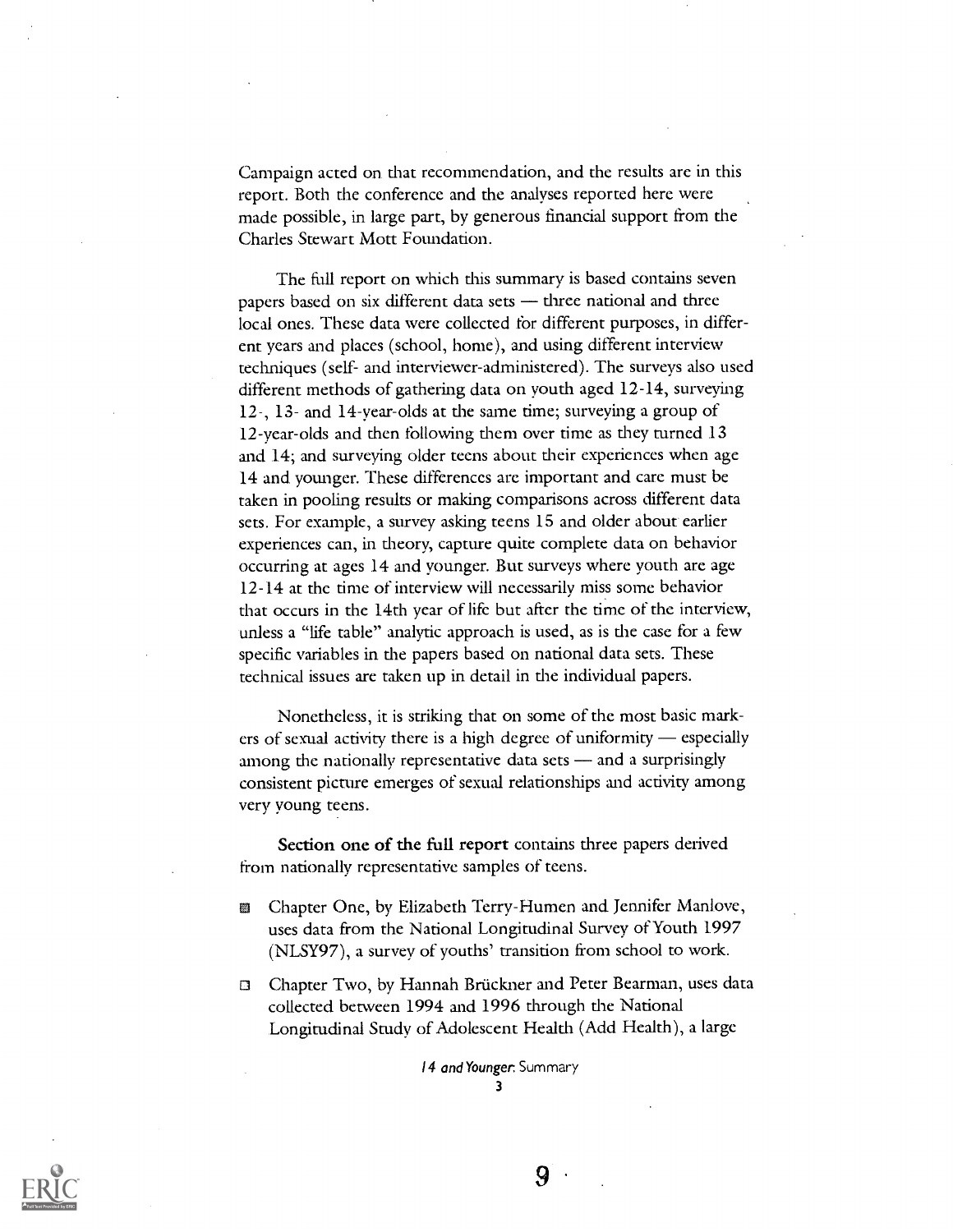survey of teens and their parents and schools that examined many aspects of adolescent health.

Chapter Three, by Christine Flanigan, uses data from the Cycle V of the National Survey of Family Growth (NSFG 1995), a. fertility survey of females age 15-44, which includes retrospective reports of sexual activity before age 15.

Boxes on the first page of each of these three papers provide summary data on the percentages of youth in that sample who have had sexual intercourse, used contraception at first sex, and have been pregnant, in order to assist readers in making comparisons across these three national analyses.

Section two of the full report contains four separate papers based on three small area, more local samples that are *not* nationally representative. The disadvantage to using such data is that one can't necessarily assume that the attitudes and behavior of youth presented in these papers are representative of U.S. youth as a whole. In addition, these local data sets are more subject to possible selection bias than the national data sets (that is, sample participants arc not necessarily representative of the population of all possible participants). On the other hand, all of these surveys focused sharply on HIV/teen pregnancy prevention and therefore included questions on a number of issues that were not covered in the more broadly focused national surveys.

- Chapter Four, by Cynthia Gómez and colleagues, describes IJ adolescents' sexual attitudes and beliefs, and how they change between ages 12 and 14. It is one of two papers in this volume that are based on an evaluation of the Draw the Line/Respect the Line (1997-2000) program in a community in northern California. Unlike the three national surveys, this data set contains extensive information about young adolescents' attitudes and beliefs regarding sex.
- **E.** Chapter Five, by Barbara Marín and colleagues, is the second paper based on the Draw the Line/Respect the Line evaluation and focuses on age differences between young teens and their partners.
- Chapter Six, by Susan Philliber, is based on data collected (1999) Q. throughout California as part of an evaluation of a statewide teen

THE NATIONAL CAMPAIGN To PREVENT TEEN PREGNANCY 4

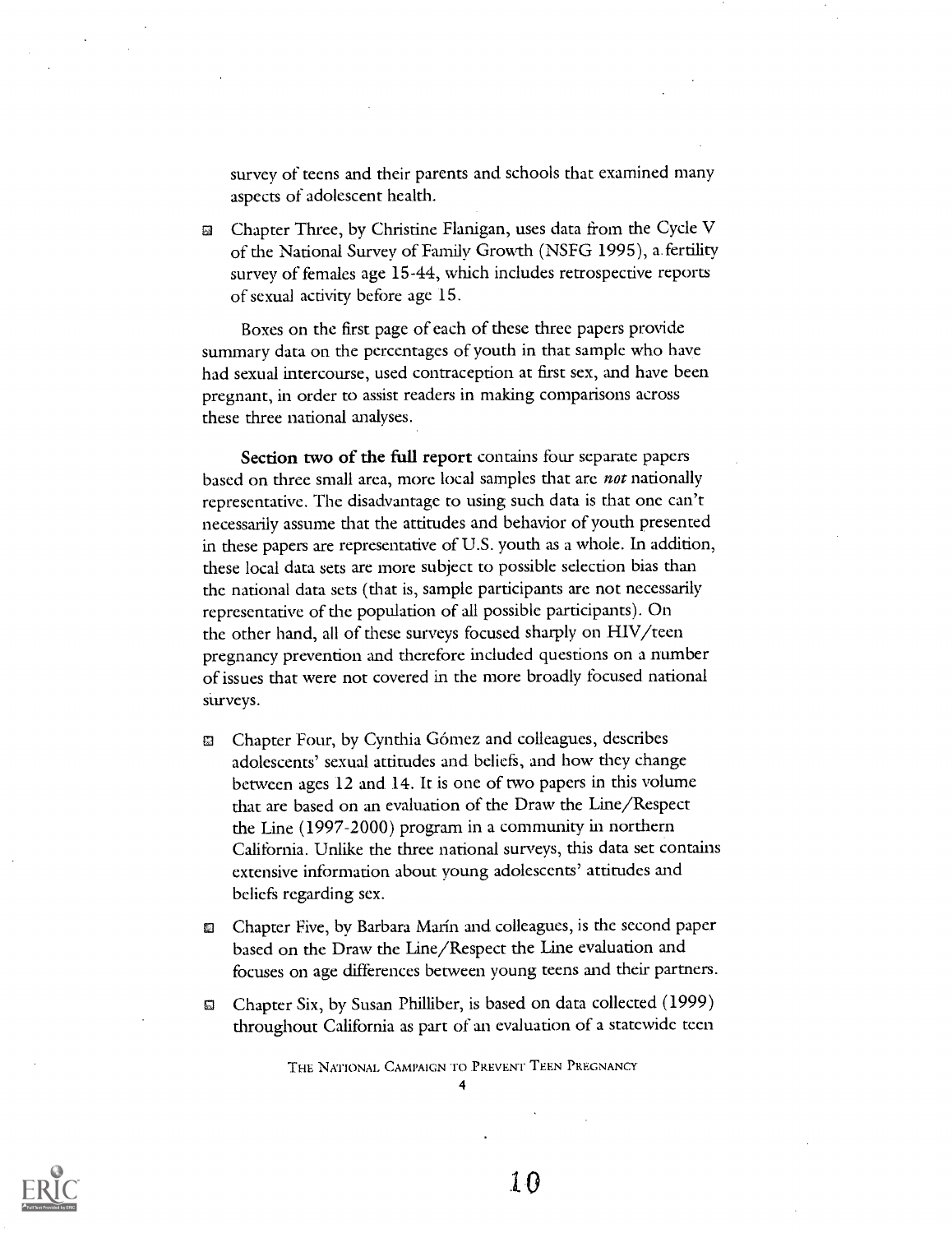pregnancy prevention effort funded by the California Wellness Foundation. This study was especially valuable because it asked many questions about attitudes toward and experience with parent-child commimication about sex. Because the questions were asked of both adolescents and.a parent, Philliber's analysis is able to show differences in attitudes and reporting of past parent-child communication within families on various topics related to sex and relationships.

Chapter Seven, by Susan Philliber and Michael Carerra, is based m on data collected (1996-1997) in seven cities as part of an evaluation of the Children's Aid Society (CAS)-Carrera program. It is one of the few surveys that have asked youth in this age group about oral and anal sex. Such data are important because there is some concern  $-$  and some evidence  $-$  that adolescents are increasingly engaged in such behaviors (Remez, 2000). Philliber and Carrera's analysis of this data is also important because it provides information on sexual activity and related behavior among some of the nation's most disadvantaged youth.

## Results

Below, some of the headline findings from the seven papers are summarized. Information from the three nationally representative data sets is presented first, generally followed by selected information from the smaller area data sets. Remember that these more local data do not represent overall national statistics, and. should therefore not be given the same weight. They were included mainly to provide additional texture and context.

## Nearly one in five adolescents has had sex before his or her 15th birthday.

#### The National Picture

Estimates from the three nationally representative data sets of the proportion of youth who have had sex at age 14 or younger are remarkably similar. Overall, these data indicate that 18-19% of youth have had sexual intercourse at age 14 or younger. Percentages increase with age  $-$  at age 12, 4-5% have had sex, increasing to 10% at age 13, and 18-19% at age 14. Boys are more likely than girls to

> 14 and Younger. Summary 5

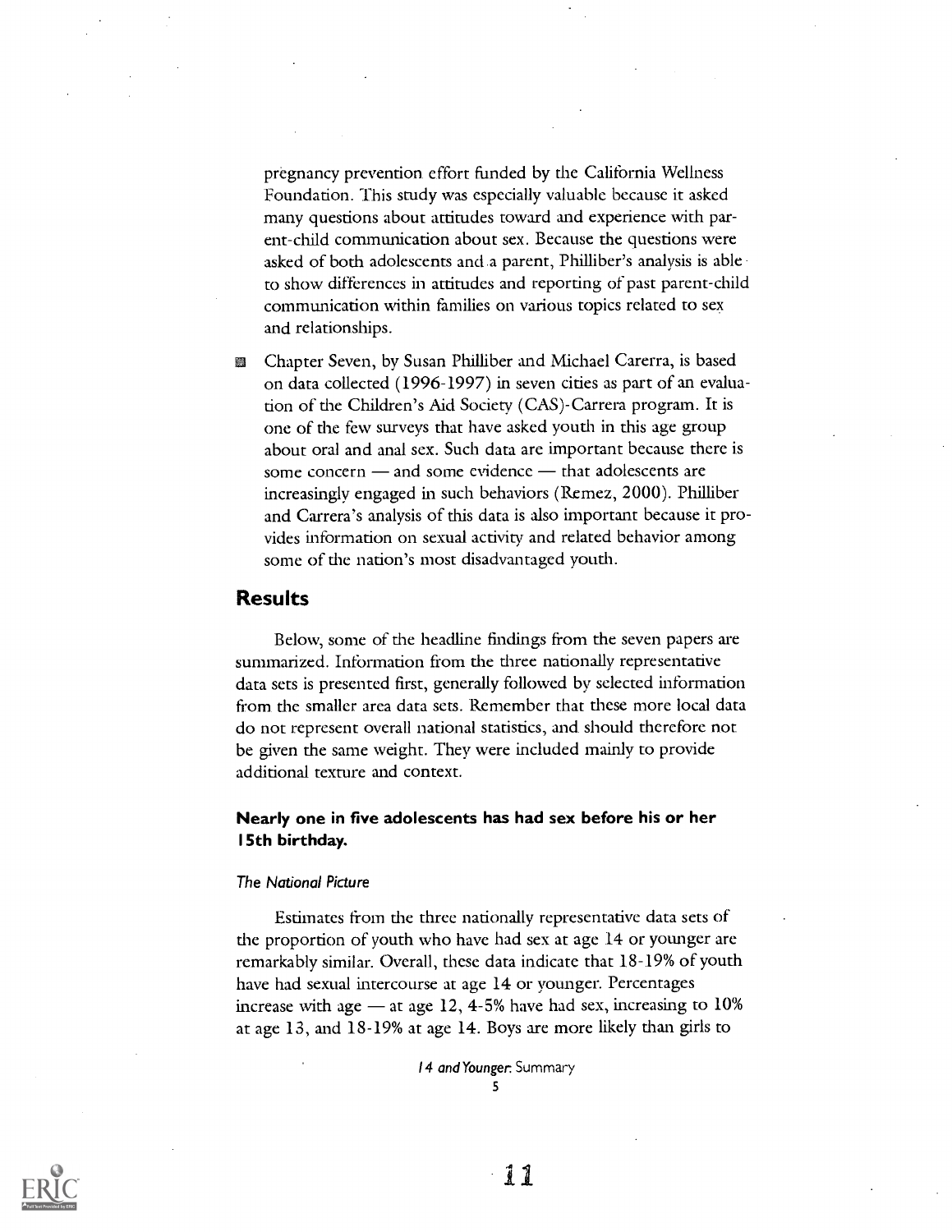8% of boys were sexuage 14, 14-20% of girls and 20-22% of boys were sexually experienced. It is important to add that each of these surveys approached this issue

## have had sex at an **Proportion of Teens Who Have** early age. At age 12, Had Sex at Age 14 and Younger, 2-4% of girls and 6- 3 Nationally-Representative Data Sets

| 8% of boys were sexu-<br>ally experienced. At                                                                 |                           | Male | Female | Total |
|---------------------------------------------------------------------------------------------------------------|---------------------------|------|--------|-------|
| age 14, 14-20% of<br>girls and 20-22% of<br>boys were sexually<br>experienced. It is<br>important to add that | <b>NLSY ('97)</b>         | 22%  | 17%    | 19%   |
|                                                                                                               | Add Health<br>$('94-'96)$ | 20%  | 14%    | 18%   |
|                                                                                                               | <b>NSFG ('95)</b>         |      | 20%    |       |
| aqab af thoso suruww                                                                                          |                           |      |        |       |

and question in a somewhat different way, as detailed in the papers that follow this summary. Nonetheless, these three separate data sets all indicate that approximately one in five youth have had sex by his or her 15th birthday.

#### Additional Information from Local Data

The proportion of sexually experienced youth in the local data sets varies widely. For example, 27% of 14-year-olds in the CAS-Carrera data set were sexually experienced, which is quite a bit higher than the national average. On the other hand, youth in the California Wellness Foundation data set had lower than average levels of sexual experience  $-$  overall 9% of 14-year-olds in this sample had ever had sex.

## In early adolescence, being sexually experienced doesn't necessarily mean that young adolescents are having sex regularly.

#### The National Picture

For many youth age 14 and younger, sexual activity is quite sporadic. For example, four out of ten of those surveyed by Add Health who reported being sexually experienced had not had sex at all in the 18 months before the survey. Of those who had had sex in the previous 18 months, over half reported only one sexual partner during that same time period. According to the NLSY97, half of sexually experienced 14-year-olds had had sex 0-2 times in the previous year.

THE NATIONAL CAMPAIGN To PREVENT TEEN PREGNANCY

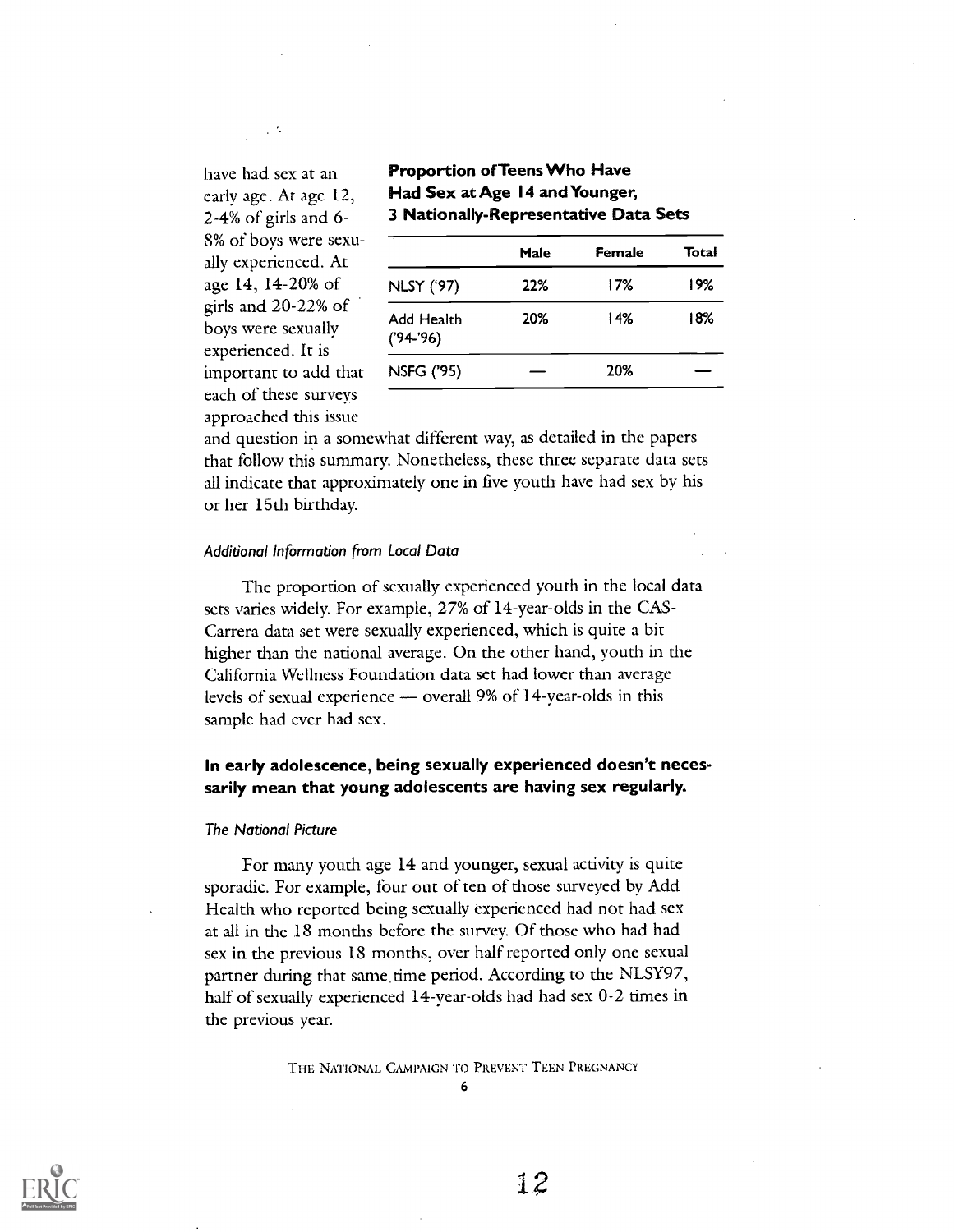Contraceptive use among young adolescents\_is relatively low. Given that fact, it's not surprising that approximately one in seven sexually experienced 14-year-old girls report having been pregnant.

#### The National Picture

Reports of contraceptive use at first sex varied among the three national surveys from 57% to 74%. Two of the nationally representative surveys asked which method was used at first sex, and found that condoms were overwhelmingly the method most often used.

The Add Health paper  $-$  the only paper with data on contraceptive use by age at first sex  $-$  reports that the likelihood of using contraception at first sex increases dramatically as age at first sex increases.

Among 12-14-year-olds in the Add Health survey, 54% of girls and 66% of boys said they used some form of contraception the *most* recent time (as distinguished from the first time) they had sex. Threequarters of all youth in this survey who used contraception at most recent sex used condoms, and the vast majority of the remaining adolescents who used contraception used such relatively ineffective methods as withdrawal and rhythm.

Because most girls age 14 and younger have not had sex, their overall pregnancy rate is low (for example, in 1997, the overall pregnancy rate for 14-year-olds was  $12.2$  per 1,000, compared to 147.8 per 1,000 for girls age 18-19 (Henshaw, 2001)). However, when one looks at pregnancy just among sexually experienced girls, the story is quite different. According to two of the three nationally representative data sets discussed in this volume, 13-15% of sexually experienced 14-year-old girls (about one in seven) report having been pregnant. (Add Health was not used to examine this outcome because it uses a method of calculating pregnancy rates that is not comparable to the other two data sets.)

#### Additional Information from Local Data

The Draw the Line survey contained several questions measuring youths' attitudes toward condoms. Many young adolescents (girls more than boys) expressed embarrassment about buying and carrying

> 14 and Younger. Summary 7

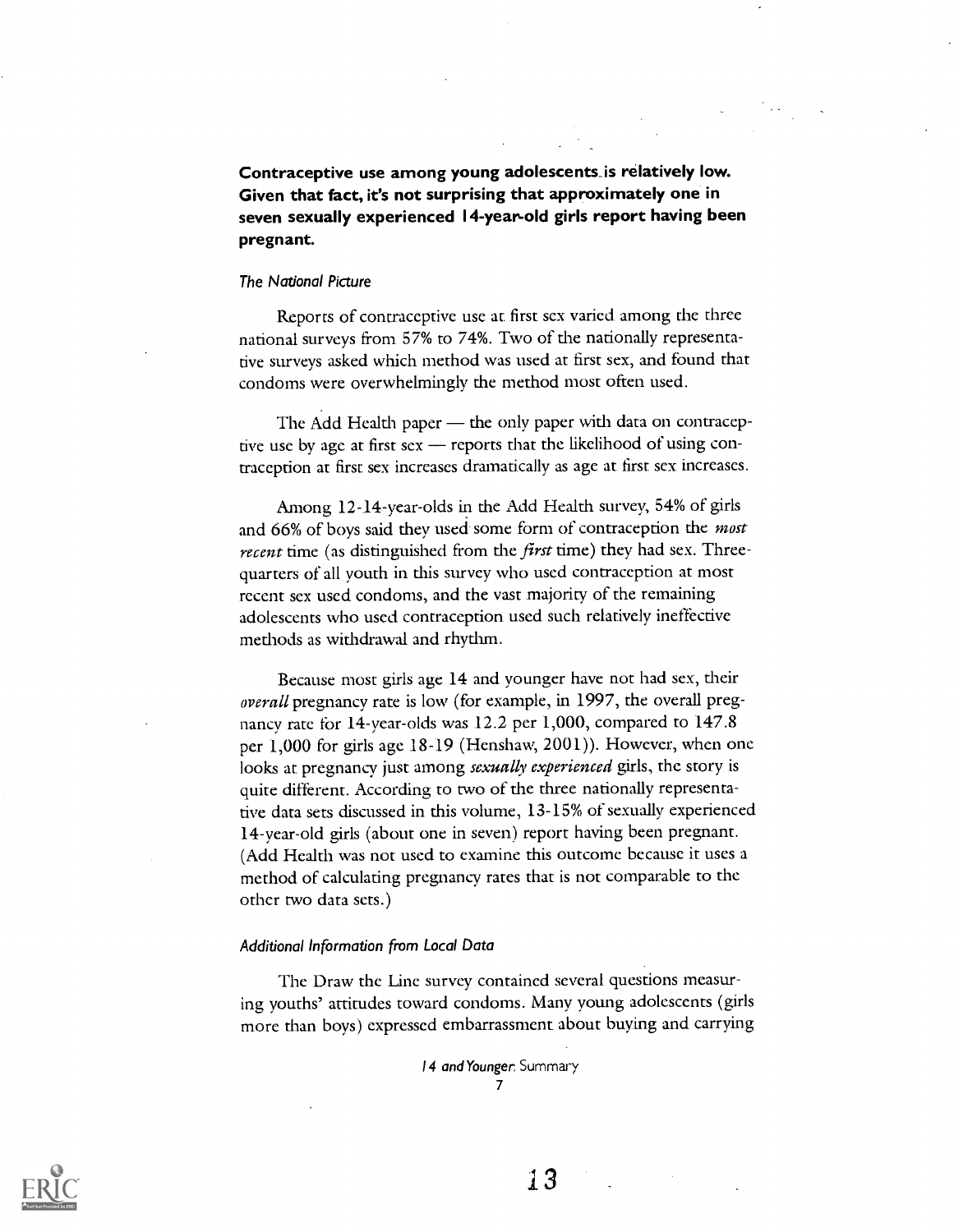#### Sexual Experience

- Approximately one in five adolescents has had sexual intercourse before his or her 15th birthday.
- Boys age 14 and younger are slightly more likely to have had sex than girls the same age.

#### Frequency of Sex

- A substantial proportion of teens age 14 and younger who have  $\blacksquare$ had sex are not currently sexually active.
- According to one of the national surveys (NLSY), approximately half of sexually experienced 14-year-olds have had sex 0-2 times in the past 12 months.

#### Contraceptive Use

- Between half and three-quarters of youth age 12-14 report that they used contraception the first time they had sex.
- Slightly more than half of girls age 12-14 and about two thirds of boys say they used some form of contraception the most recent time they had sex.

#### **Pregnancy**

Approximately one in seven sexually experienced 14-year-old girls reports having been pregnant.

#### **Dating**

**A** significant proportion of those age 12-14 report having been on a date (two-fifths in the NLSY survey) or having a romantic relationship in the past 18. months (half in Add Health).

#### THE NATIONAL CAMPAIGN To PREVENT TEEN PREGNANCY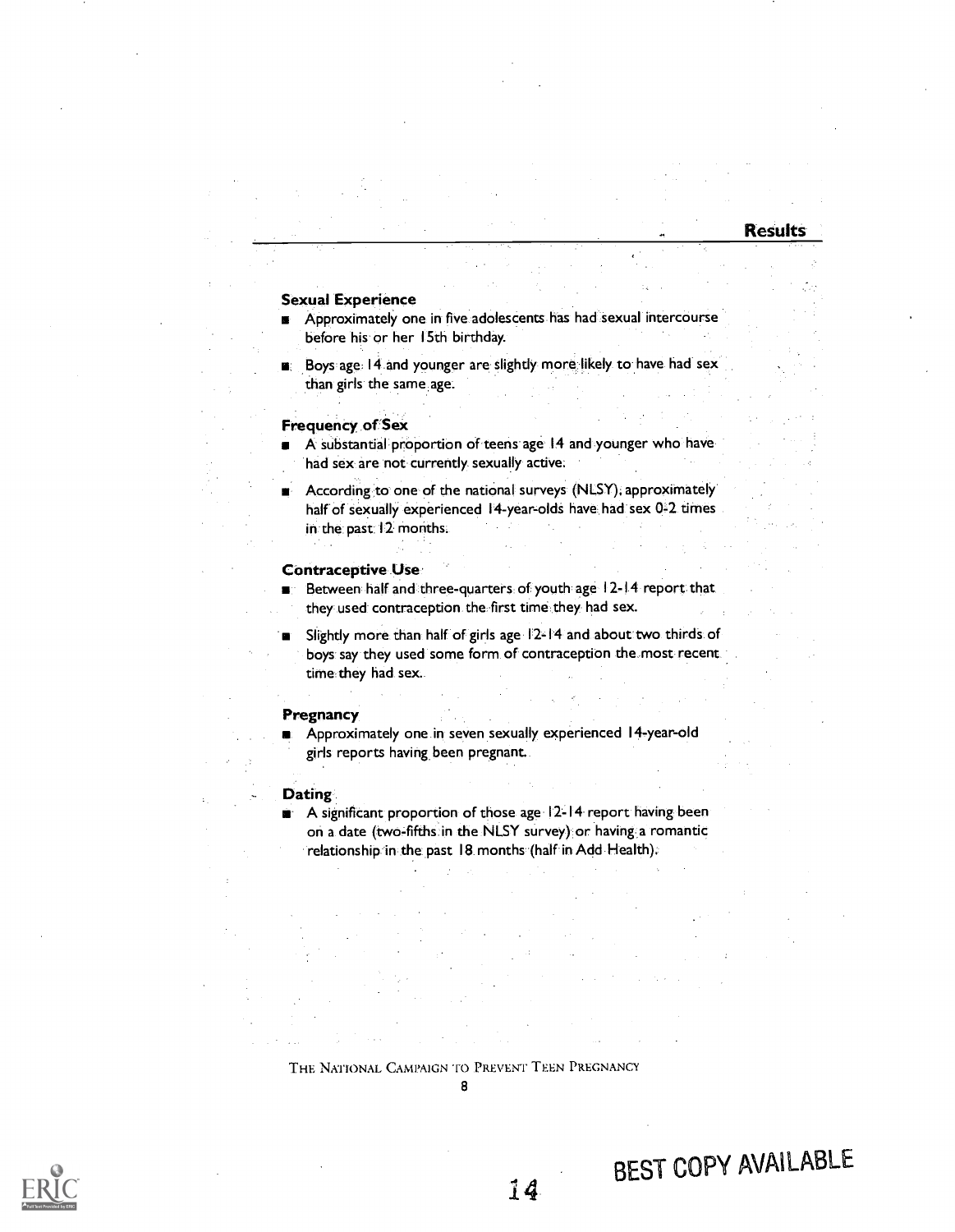## in a Box

- Significant minorities of youth age 14 and under report a romantic relationship with someone three, or more years older (girls far more than boys).
- Relationships with a significantly older partner  $-$  compared . with those with someone only slightly older, the same age, or younger - are much more likely to be sexual.

#### Pressure

More than one in ten girls who first have had sex before age 15 describe it as non-voluntary and many more describe it as relatively unwanted.

#### Other Risky Behavior

Sexually experienced youth age 14 and younger are much more likely to smoke, use drugs and alcohol, and participate in delinquent activities than youth who have not had sex.

#### Parents

In general, parents report talking a moderate amount with their , children age 12-14 about sex and related issues, although their children recall less communication than the parents claim.

- Parents are more likely to have spoken with their daughters than with their sons about sex and related issues.
- Parents tend to be unaware of what their children are actually doing sexually - only about a thirdof parents of sexually experienced 14-year-olds know that their child has had sex.

14 and Younger: Summary 9

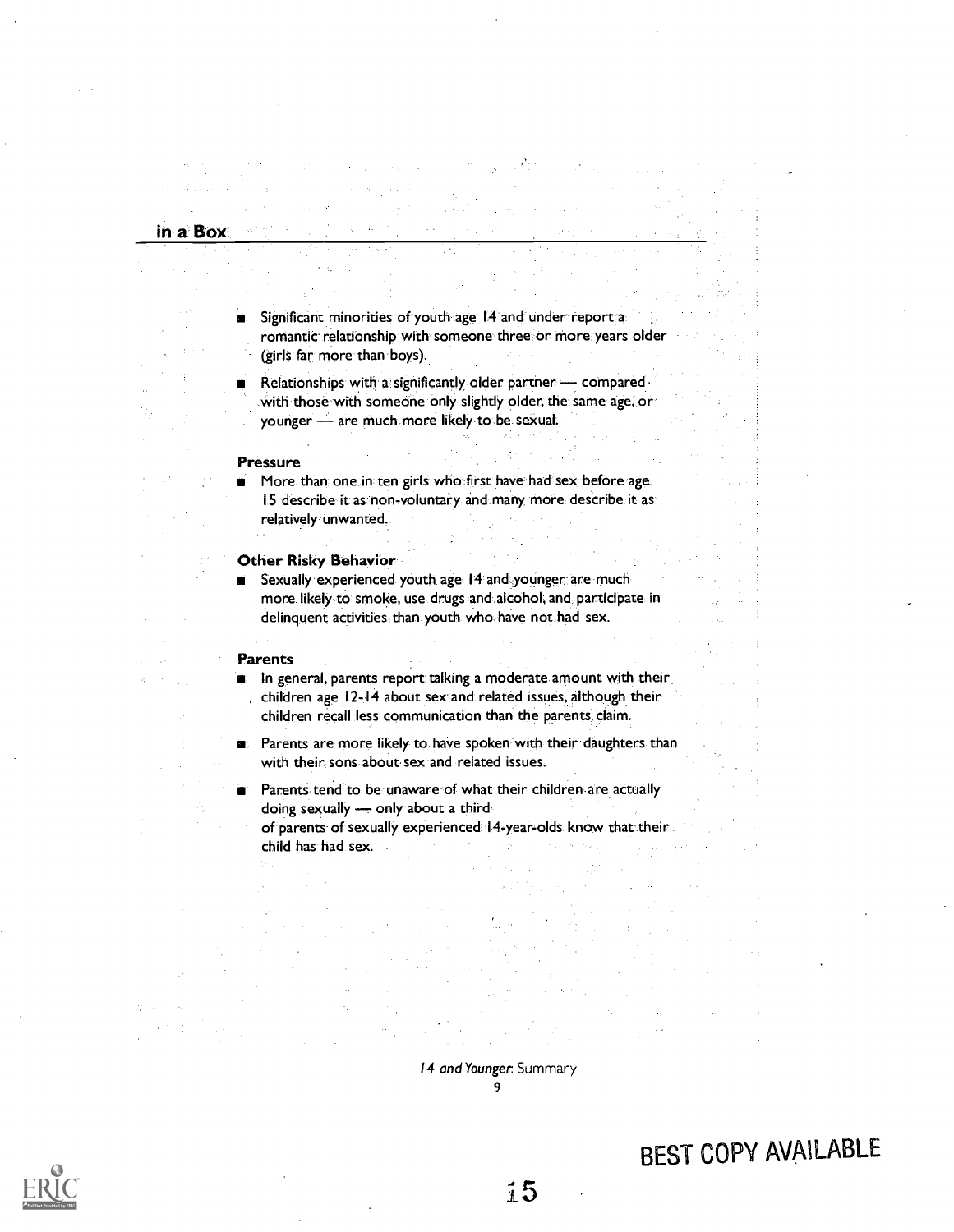condoms, although these feelings decreased as the young people grew older. For example, the proportion of girls who said they would be embarrassed to buy condoms decreased from 69% of 12-year-olds to 53% of 14-year-olds; comparable percentages for boys were 58% at age 12 and 39% at age 14. About half of the 14-year-olds surveyed thought incorrectly it was against the law for people under 16 years old to buy condoms. For both boys and girls, about half of 12-yearolds and a quarter of 14-year-olds said they would be embarrassed to talk to a partner about using condoms.

The only survey that asked *boys* about pregnancy was the CAS-Carrera data set. In that survey, 1% of boys said they had caused a pregnancy, and another 7% thought they might have but weren't sure.

## Many youth in this age group reported dating or being in romantic relationships, sometimes with older partners. Both dating, in general, and dating someone older, in particular, greatly increased the chances of having sex.

#### The National Picture

The three nationally representative surveys each defined romantic relationships differently. The NLSY97 asked about dating (defined as an unsupervised social outing) and found that 42% of youth age 12-14 had been on a date. Among those who had dated, dating was fairly sporadic - more than half reported either not dating at all in the previous year or only a few times. Add Health, on the other hand, asked about "romantic relationships," (defined as holding hands, telling the partner that he/she liked or loved him/her, etc.) and found that 50% of those age 12-14 reported having been in a romantic relationship in the past 18 months. For 12-year-olds only, the figure was 39%. The NSFG survey did not ask about dating, per se, but did ask about relationships with *sexual* partners  $-81\%$  of girls who first had voluntary  $sex^2$  at age 14 or younger were dating that partner

THE NATIONAL CAMPAIGN To PREVENT TEEN PREGNANCY



a The NSFG questionnaire was designed to permit the identification of sexual abuse and other nonvoluntary first sexual experiences. Because questions about partner and relationship characteristics were not asked about nonvoluntary sexual experiences, much of the NSFG analysis in this report focuses on voluntary sex only. In addition to ascertaining whether first sex was voluntary or nonvoluntary, respondents were also asked to rate on a scale of one to 10 how much they wanted to have sex at that time; individuals who indicated that sex was relatively unwanted, but was nonetheless voluntary, are included.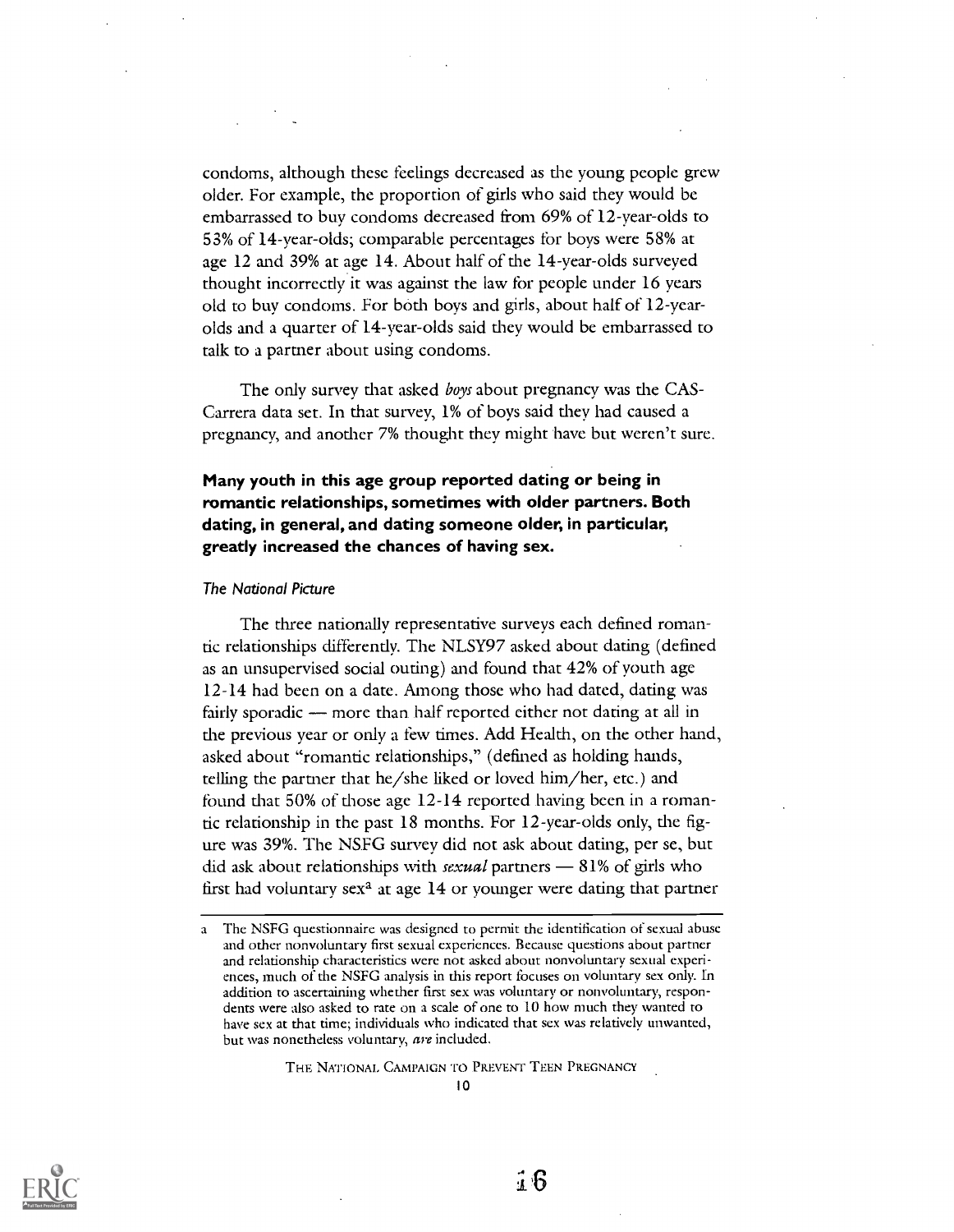(daring occasionally or "going steady") when the couple began having sex.

The vast majority of young adolescent relationships are with someone of the same or similar age. Nevertheless, significant minorities of young adolescents report dating someone three or more years older. For example, in the Add Health data set, 12% of all romantic relationships reported by youth age 12-14 were with someone three or more years older. And 12% were with someone two or more years older. Girls were more likely to report older romantic partners  $-1\%$ of relationships reported by boys were with someone 3 or more years older, compared to 11% of relationships reported by girls.

Romantic relationships with older partners were much more likely to include intercourse  $-13%$  of relationships between same age partners included intercourse, compared to 26% of relationships with a partner who was 2 years older, 33% of relationships with a partner who was 3 years older, and 47% of relationships with a partner who was 4 or more years older. In the NSFG, only 8% of girls who first had voluntary sex at age 14 or younger did so with a partner who was the same age or younger, compared to 24% of girls who first had sex at age 15 or older. One in six girls who had voluntary sex at age 14 or younger reported that her first partner was 5 or more years older.

Add. Health also makes clear that, overall, the romantic relationships of young adolescents are of relatively short duration. For example, 25% of relationships among youth age 12-14 ended after 3 months, 50% ended after 6 months, and 75% ended after 15 months. On the other hand, sexual romantic relationships in this age group tended to be of longer durations than non-sexual ones; a quarter lasted two years or longer. Over a quarter of sexually experienced youth age 12-14 (27%) also reported multiple recent sexual partners in the past 18 months, which implies, among other things, an increased risk of sexually transmitted diseases (STDs).

#### Additional Information from Local Data

The Draw the Line survey also found an association between early sexual activity and dating someone older. Among 14-year-olds, 30% of girls and 73% of boys whose oldest "serious boyfriend or girl-

> 14 and Younger: Summary I I

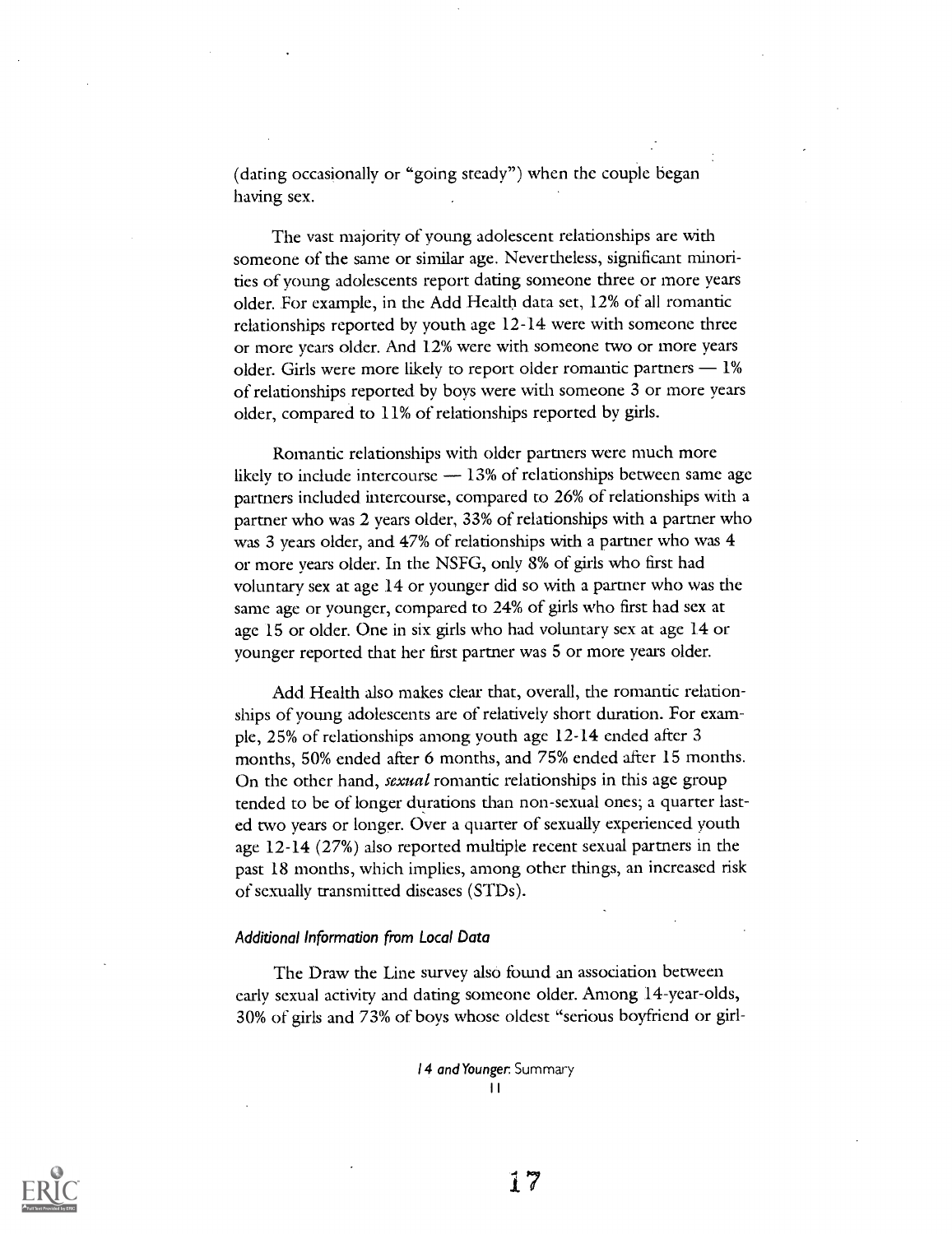friend" was 2 or more years older were sexually experienced, compared to 13% of girls and 29% of boys whose oldest partner was no more than one year older. This analysis went a step beyond simply establishing this association to explore possible reasons why having an older boyfriend or girlfriend might be linked to an increased probability of having sex. The authors found that having an older partner is associated with greater opportunities for sex, with having friends who are sexually experienced, with more interest in having sex, and with experiencing more sexual pressure (possibly from the older partner, possibly someone else). Of course, it may also be that certain teens seek out older partners, so that precise direction of causation is not clear.

#### Many young adolescents experience pressure to have sex.

#### The National Picture

Thirteen percent of girls in the NSFG who first had sex at age 14 or younger described it as nonvoluntary, clearly a cause for great concern. Even among those who classified their first sexual experience as voluntary, girls who had sex at age 14 or younger were significantly more likely to say that it was relatively unwanted, compared to girls who had sex for the first time at age 15 or older.

#### Additional Information from Local Data

The Draw the Line survey asked several questions about sexual pressure and coercion, including attitudes toward the acceptability of pressuring a partner and experiences with pressure and coercion. In this survey, 6% of boys and 5% of girls reported that they had been forced to have sex. The proportion of youth who said that someone had *tried* to force them to have sex in the previous year when they didn't want to increased from 5-7% for 12-year-olds to 14-16% for 14-year-olds. The proportion of youth who said that they had tried to have sex in the previous year with someone who didn't want to was much lower, 1% for girls and 5% for boys.

The questions in Draw the Line about the acceptability of sexual pressure found that a substantial proportion of youth feel it's "okay"

> THE NATIONAL CAMPAIGN '10 PREVENT TEEN PREGNANCY 12

 $\hat{1}8$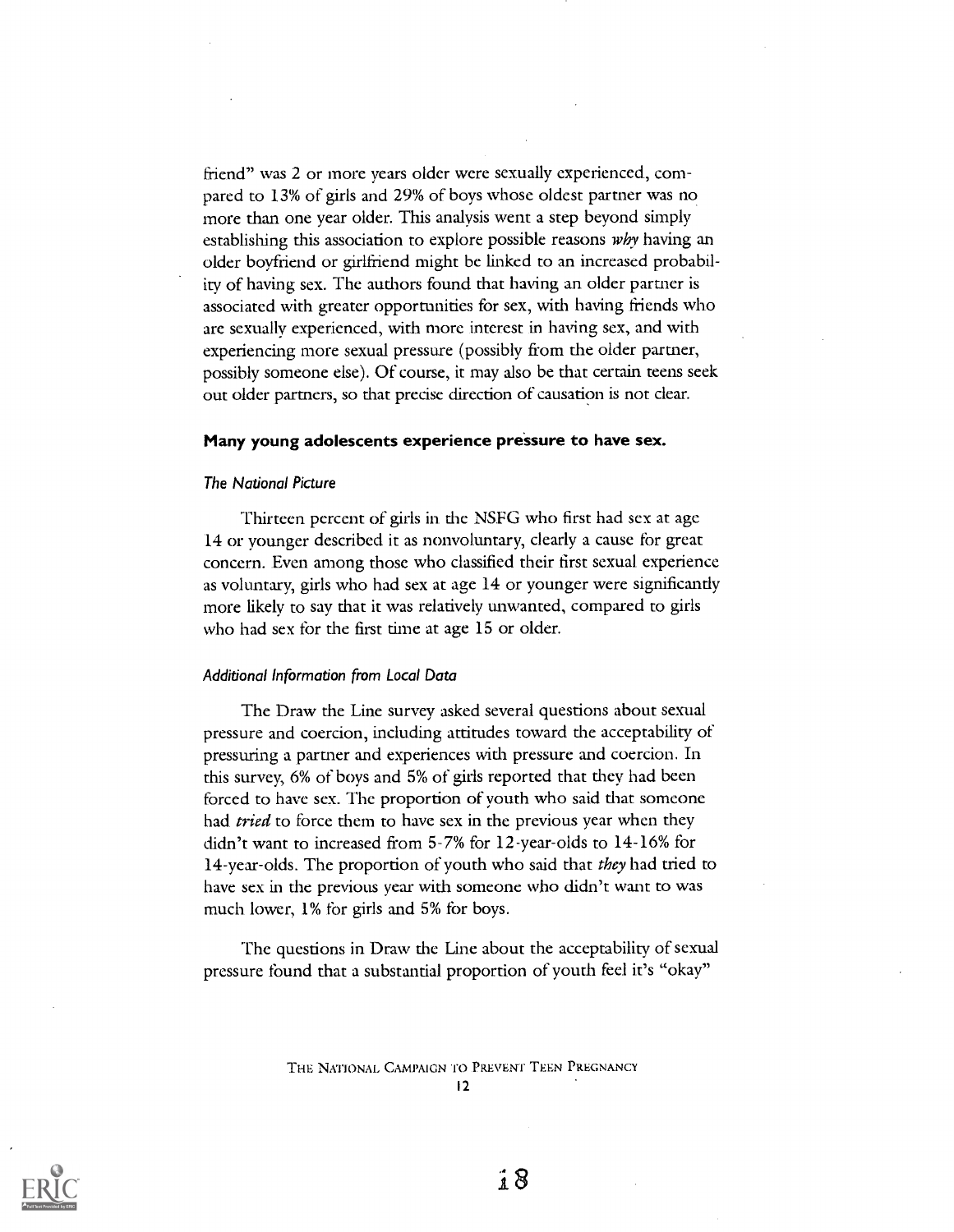for someone to pressure a partner for sex if the couple has had sex before. Boys were much more likely to think so than girls: for example, 34% of boys thought it would be okay for a boy to pressure a girl to have sex if they had had sex before, while only 14% of girls thought that such pressure would be okay. Boys were more likely to agree that it is okay for a girl to pressure for sex than for a boy to pressure  $(34\%)$ agreed that it is okay for boys to pressure vs. 42% who agreed that it is okay for girls to pressure). Girls, on the other hand, were equally as likely to agree that either boys or girls can pressure a partner for sex (14% said it is okay for boys to pressure and 15% said it is okay for girls to pressure).

 $\mathbf{c}$ 

## Sexually experienced young adolescents are also engaging in other risky behavior.

#### The National Picture

According to the Add Health survey, sexually experienced youth age 12-14 were much more likely to also smoke, use drugs and alcohol, and participate in delinquent activities than youth who had not had sex. For example, nearly 1 in 5 sexually experienced youth (18%) reported drinking regularly, compared to only 3% of virgins. Similarly, 29% of sexually experienced youth reported having ever smoked regularly and 43% have tried marijuana; comparable percentages for virgins were 8% and 10%. Ninety percent of sexually experienced youth reported participating in one of 15 types of delinquent behavior (such as shoplifting and fighting) in the previous year, compared to 69% of virgins.

The Add Health paper also includes findings about the association between alcohol and sexual activity. Seven percent of youth used alcohol the first time they had sex, and 6% used alcohol the most recent time they had sex. Alcohol use was not associated with decreased contraceptive use at *first* sex, but it was at *most recent* sex; 45% of those who drank at the time of most recent sex used contraception, compared to 62% of those who did not drink. In addition, 17% of girls and 11% of boys age 14 and younger said that, because of alcohol, they had been in a sexual situation they later regretted.

> 14 and Younger. Summary 13

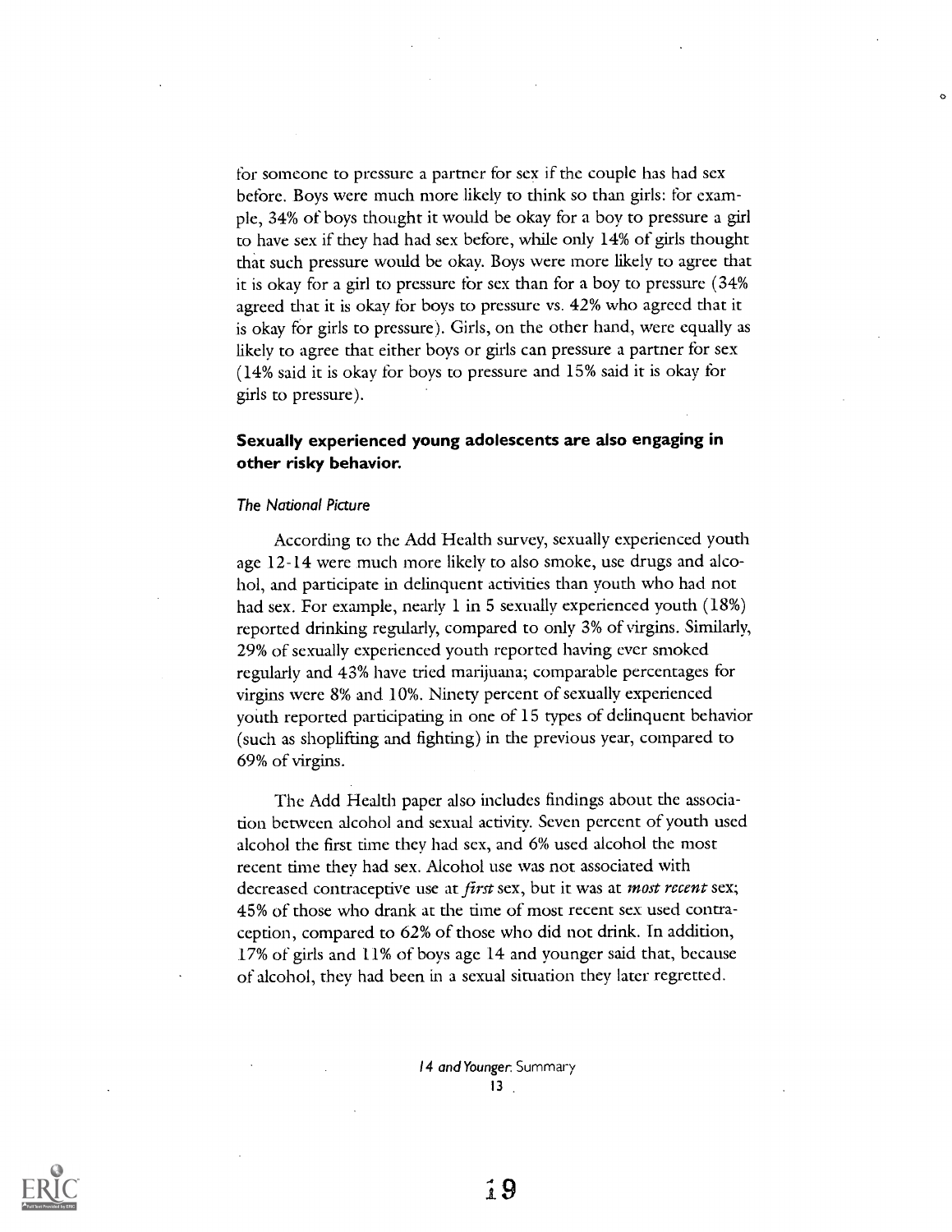These data sets do not shed much light on the extent to which young adolescents are engaging in oral sex and other sexual behavior.

#### The National Picture

In the Add Health survey, 12% of virgins age 12-14 reported that a relationship in the past 18 months included "touching under clothes," and 6% of virgins age 12-14 reported that touching genitals occurred within at least one of their recent romantic relationships. But neither Add Health nor the other two nationally representative surveys included questions *specifically* asking youth age 14 and under about oral and anal sex. Numerous recent media reports have suggested that teens  $-$  including young adolescents  $-$  are increasingly having oral and/or anal sex, perhaps as a substitute for vaginal intercourse. The three nationally representative data sets described here do not shed any light on whether this is the case or not.

#### Additional Information from Local Data

In the CAS-Carrera dataset, 3% of youth age 12-14 reported having had oral or anal sex but not vaginal intercourse. By contrast, 7% of youth who reported having vaginal sex also reported oral or anal sex. It should be noted, however, that this data set does not make clear the sequence of behavior. For example, some of the youth. in the data set may have engaged in oral and/or anal sex before or after having vaginal intercourse; for others, these actions may have occurred later.

### Young adolescents don't seem to know a lot about sex.

#### The National Picture

Ninety percent of youth age 12-14 reported learning about HIV/AIDS in school, while 81% said they had learned about pregnancy in school, according to Add Health. Note that these percentages are higher than a 1999 survey of teachers, in which about twothirds said that sex education was taught in grades 6, 7, and 8 in their school (Darroch, Landry, & Singh, 2000; Landry, Singh, & Darroch, 2000).

THE NATIONAL CAMPAIGN TO PREVENT TEEN PREGNANCY

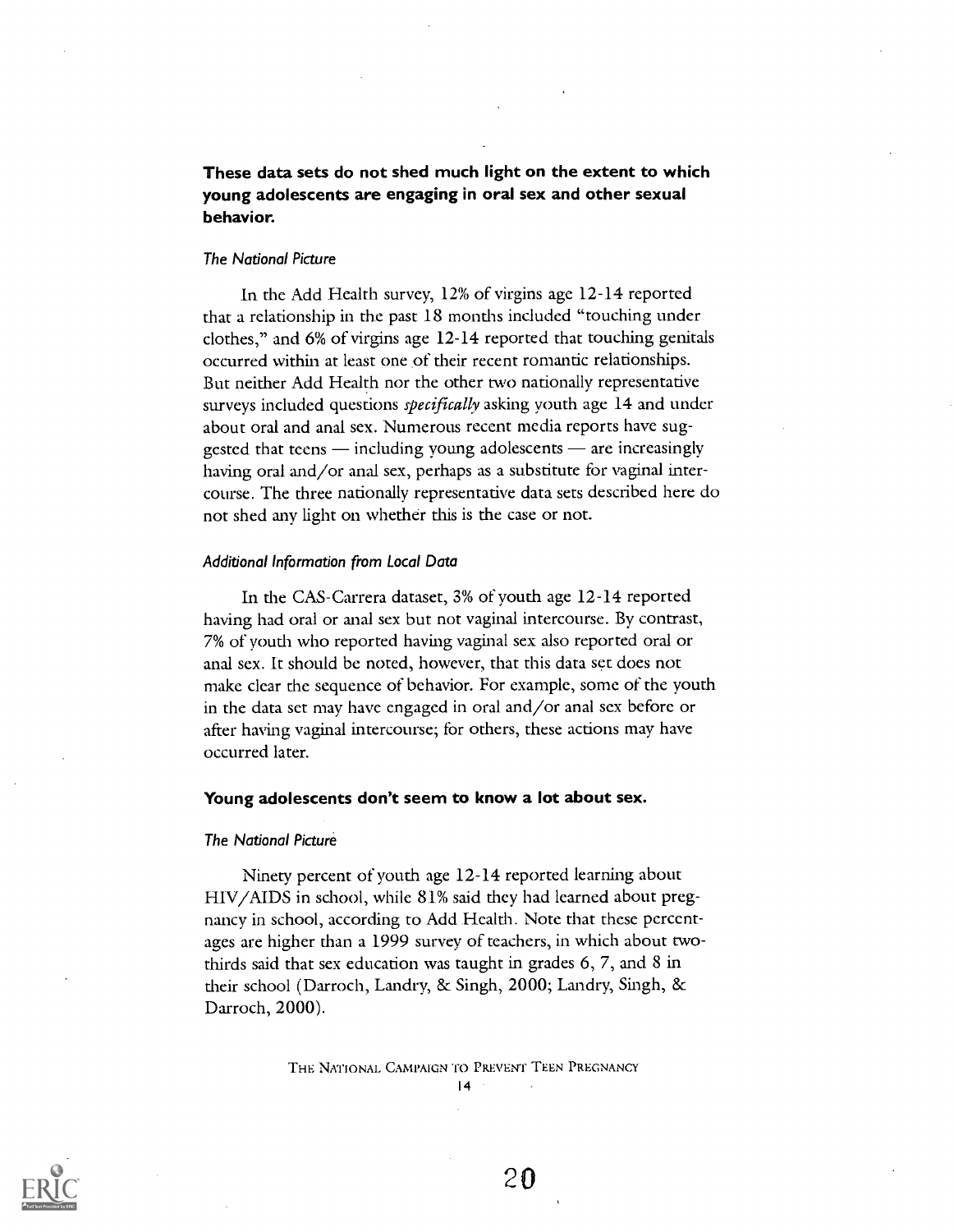However, despite such education, basic knowledge about reproductive biology and contraceptive methods was poor, at least among 13-year-olds surveyed by the NLSY97. For example, among the options of withdrawal, condoms, and the pill, less than a third of 13 year- olds was able to identify the most effective pregnancy prevention method (the pill), and only two-thirds were able to identify the most effective STD prevention method (condoms). Only 8% correctly identified the point in the female fertility cycle when pregnancy is most likely to occur.

#### Additional Information from Local Data

The Draw the Line survey confirmed that young teens are often poorly informed about sex. For example, about half of 14-year-olds (boys and girls) believed it is illegal for youth under 16 to buy condoms (it is not). About 20% of youth age 12-14 erroneously believed that "you could tell if a person has HIV/AIDS by looking at him/her." Nearly four out of ten (39%) 14-year-old boys and half (51%) of 14-year-old girls agreed with the statement, "most teens your age are having sex," even though, as noted earlier, only a minority are.

## Parents and youth give mixed reports about family communication about sex, and seem to have misperceptions about each other's attitudes and behaviors.

#### The National Picture

Parents in the Add Health survey tended to answer, "a moderate amount" when asked how much they had talked with their child about sex. In terms of specific topics, parents were most likely to report that they have spoken with their children about sexually transmitted diseases, and least likely to have discussed the social consequences of sex. As a general matter, parents were more likely to have spoken about various topics related to sexual activity with daughters than with sons.

Parents in the Add Health survey generally rejected numerous reasons thought to explain why they might *not* speak with their child about sex, such as feeling that they don't know enough, that the

> 14 and Younger: Summary 15

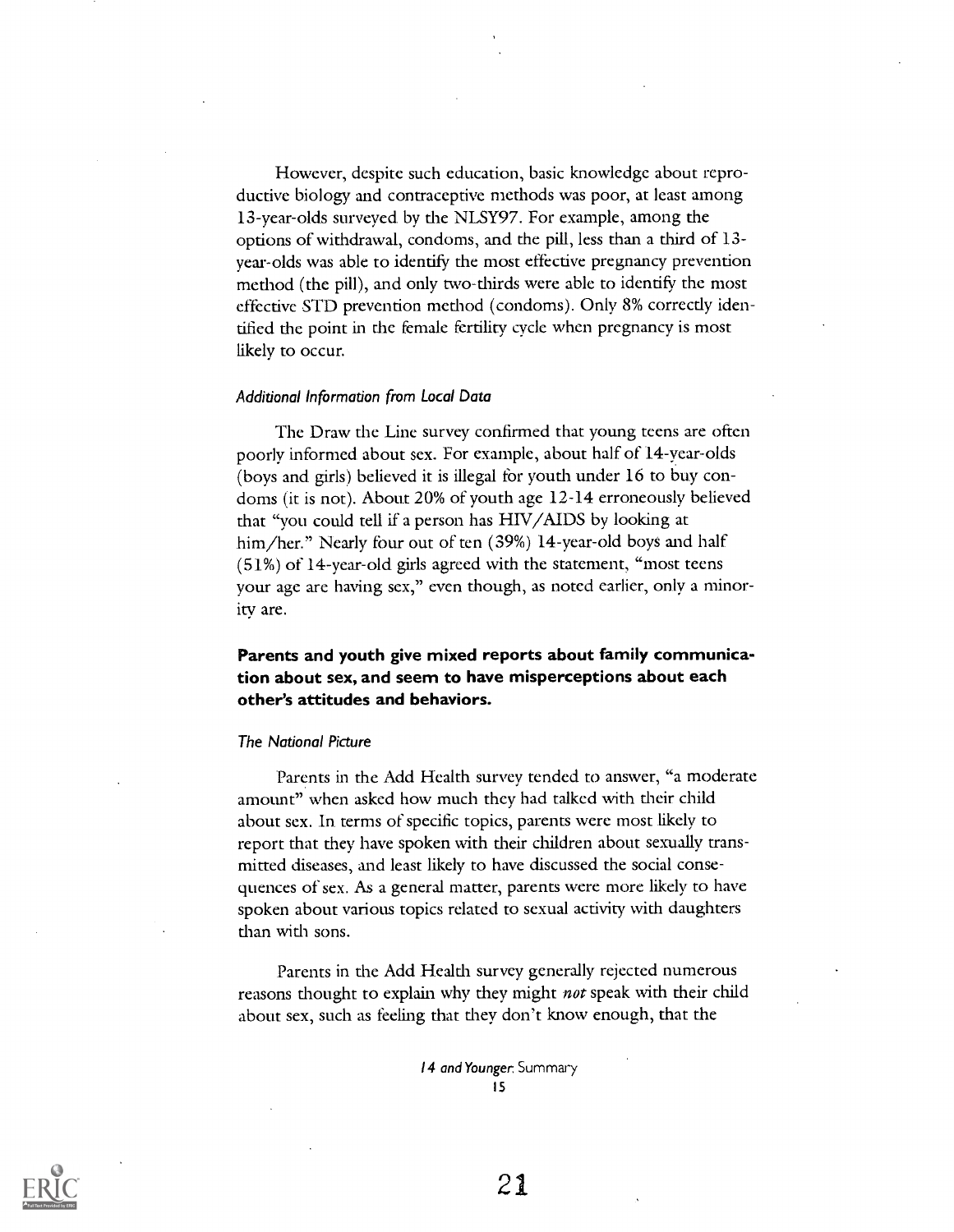child would be embarrassed, that it would only encourage the child to have sex, or that parents don't need to talk to their children because the children will get the information they need elsewhere. In essence, Add Health was not able to readily uncover why parents are sometimes reluctant to talk about sex and contraception with young adolescents.

Parents surveyed by Add Health also tended to be unaware of what their children were actually doing sexually  $-$  only 30% of the parents of sexually experienced 14-year-olds believed their child had had sexual intercourse. This percentage was slightly higher for parents of girls (36%) than it was for parents of boys (25%).

#### Additional Information from Local Data

As other research has noted, youth and parents frequently disagree in their reporting of past experience with parent-child communication about sex, contraception, and pregnancy. In the California Wellness Foundation analysis, two-thirds or more (66-74%) of adolescents age 11-14 said they could speak with a parent on the three subjects, while about 90% of parents/caregivers thought their teen could speak with them. Parents were also more likely to believe that youth felt comfortable speaking with other family members about these topics than the youth themselves reported.

In this same survey, parents and youth disagreed about whether conversations had actually taken place  $-41\%$  of youth and 65% of adults said that they had had conversations about sex or birth control. They also disagreed on who started the conversations - youth said they began the conversations about half the time, while parents said that youth began the conversations only a quarter of the time.

## One local data set suggests that many young adolescents have ample opportunities to have sex, and many report willingness to have sex.

#### Information from Local Data (no relevant national data are available)

Though not nationally representative, the Draw the Line data set contains some provocative findings regarding many young adoles-

> THE NATIONAL CAMPAIGN TO PREVENT TEEN PREGNANCY 16

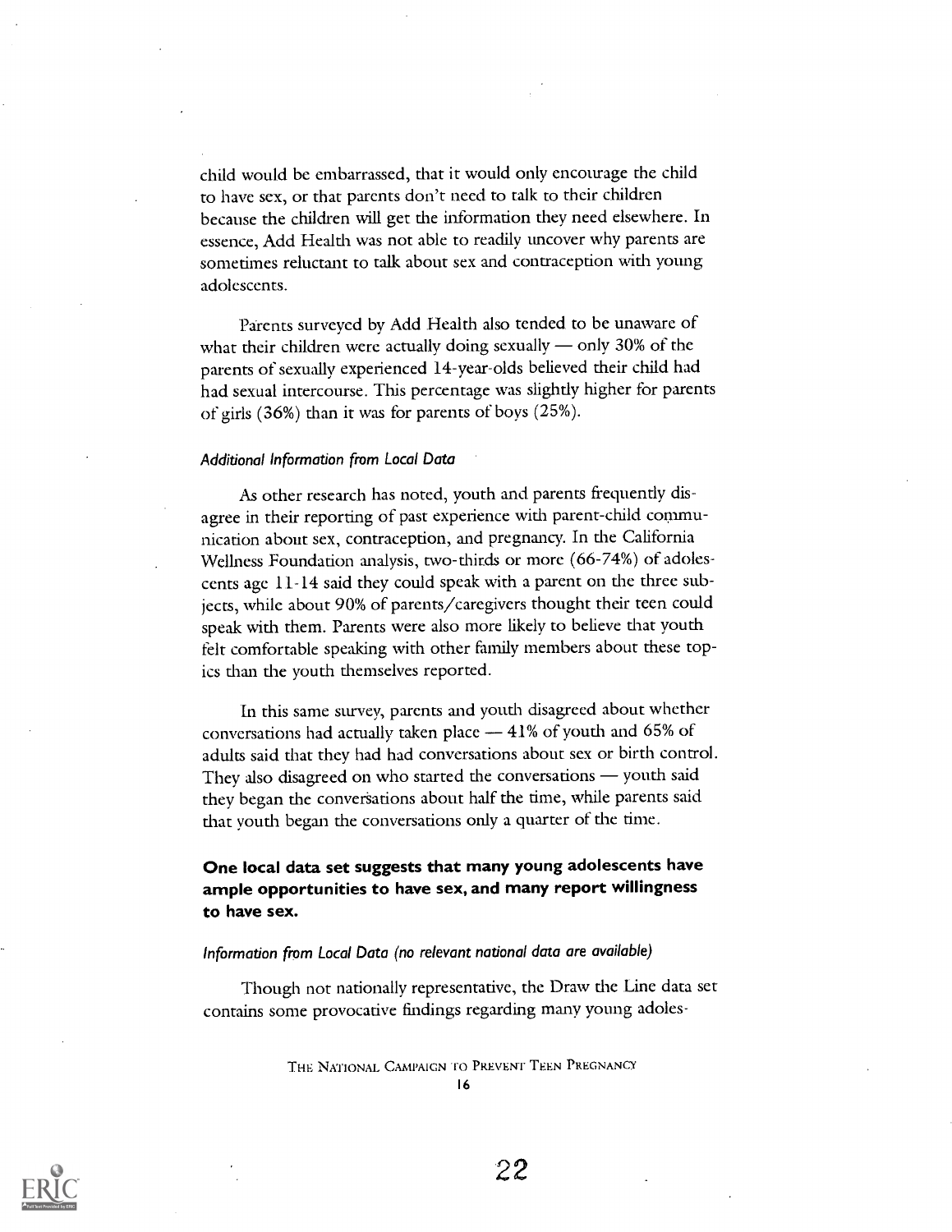cents' willingness to have sex, and opportunities to do so. A third of 12-year-olds reported that they had attended a party in the previous three months where no adults were in the house. By age 14, this percentage increased to 51% for boys and 42% for girls. Thirty-eight percent of 14-year-old boys and 30% of 14-year-old girls said that in the past three months they had been alone lying on a couch or bed with "someone they liked."

Many boys, and some girls, in the Draw the Line data set expressed interest in having sex "at this time in their lives." The proportion of boys who said they would have sex with someone they liked very much if they had the opportunity increased from 19% at age 12 to 42% at age 14 (comparable statistics for girls were 5% at age 12 and 8% at age 14). Thirty-six percent of 14-year-old boys and 18% of 14-year-old girls said they would consider having sex if they had a boyfriend or girlfriend they loved. About one-third of 14-year-old boys said they would have sex because of curiosity and an equal proportion said they would do so to "satisfy my sexual desires." Of those girls who would have sex if the opportunity arose, the top three reasons (of seven offered) that they would consider having sex were similar to the boys  $-18\%$  would do so with a boyfriend they loved, 12% would do so to satisfy curiosity, and 12% would do so because of sexual desire.

Significant proportions of youth surveyed as part of the Draw the Line/Respect the Line evaluation perceived that people in their lives would be accepting, if not approving, of their having sex. Half of boys and a third of girls age 14 said that the majority of their friends think it's acceptable for people their age to have sex with a serious boyfriend or girlfriend. About half of 14-year-olds (boys and girls) agreed that *boys* are more popular if they have sex; 36% of boys and 20% of girls age 14 thought that *girls* are also more popular if they have sex. Virtually no girls thought their parents would approve of them having sex at this time in their lives, but by age  $14$ ,  $21\%$  of boys thought their fathers would think it was okay and 15% thought that their mothers would think it was okay

> 14 and Younger. Summary 17

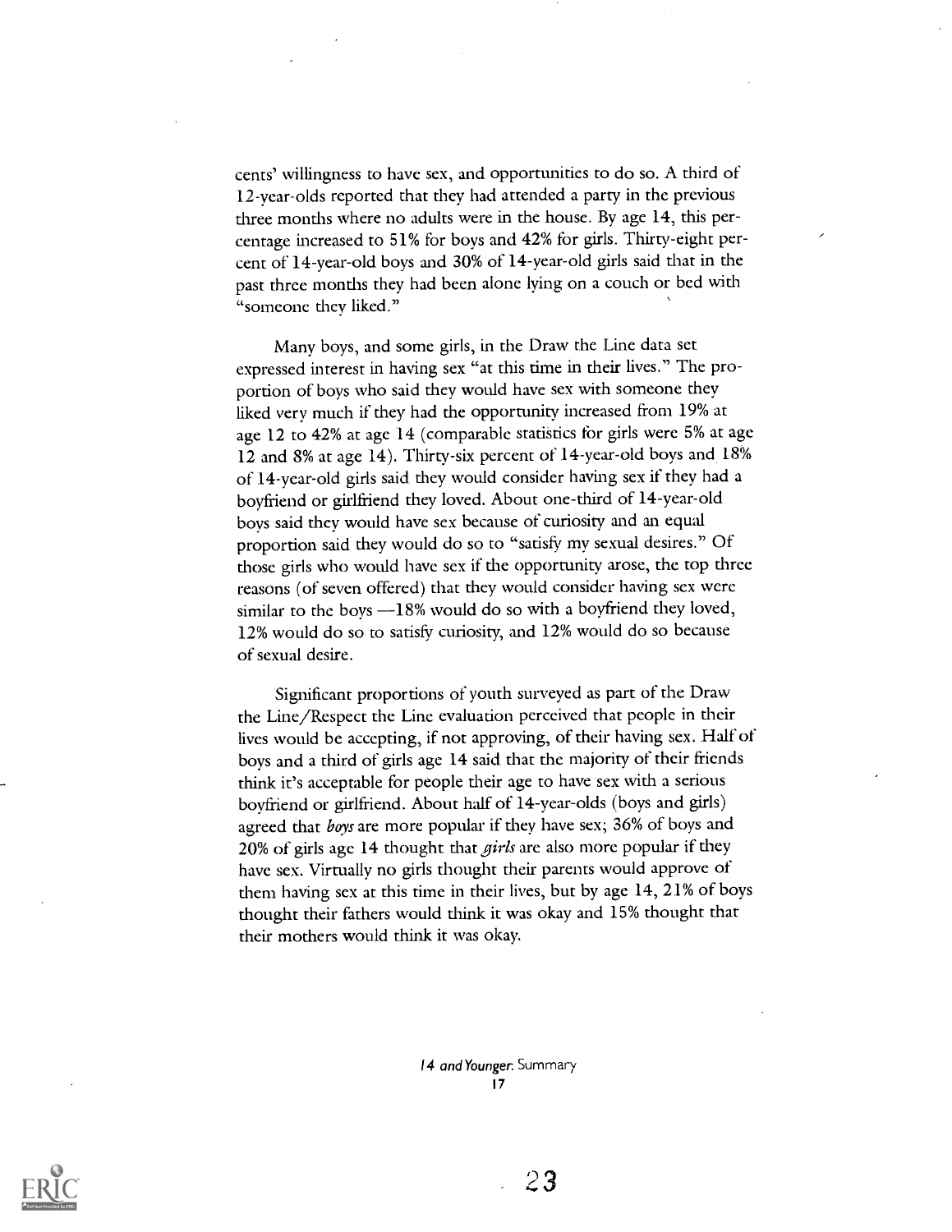## Implications

(1) The findings presented in this report provide substantial evidence that many young adolescents are having sex. Results from all three nationally representative data sets make clear that approximately one in five young adolescents has had sex by age  $15$ , and many have begun dating at an early age. Such facts should serve as a wake up call for parents, program leaders, school officials, community leaders and all those who work with young teens. Sexual activity and dating are important issues for middle school age youth that cannot be ignored.

(2) There is good reason to be concerned about youth who begin having sex at an early age. Youth who have sex at an early age seem to be different from those who do not, both in their sexual behavior and in other areas as well. Early first sexual experiences for girls are more likely to be unwanted, compared to girls who have sex at age 15 or older, and these first sexual relationships end more quickly. Youth age 14 and younger who are sexually experienced are much more likely than peers who have not had sex to use drugs and alcohol and to engage in delinquent behavior; that is, such behaviors often occur together. Over the longer term, girls who begin having sex at age 14 or younger will likely have more sexual partners and an increased risk of teen pregnancy, contracting an STD, and dropping out of school. Although early sexual activity in and of itself may not "cause" these outcomes, it does appear to be an early and important warning sign of risk.

(3) Parents should be concerned about their young teenagers dating, in general, and very cautious about letting their children date someone.much older, in particular. One of the most striking and clear findings from this collected research is the great risk inherent in young teens dating older partners. Parents clearly need to discourage early dating, in general, as well as dating older partners specifically, both of which greatly increase the chances of having sex. Although most sexual activity among young teens is voluntary, there is evidence from small area studies that some young teens, like older teens, can get into situations where they feel sexual pressure or coercion. By virtue of their young age, however, they may be less able to handle these situations effectively than older teens. Such data suggest

THE NATIONAL CAMPAIGN TO PREVENT TEEN PREGNANCY

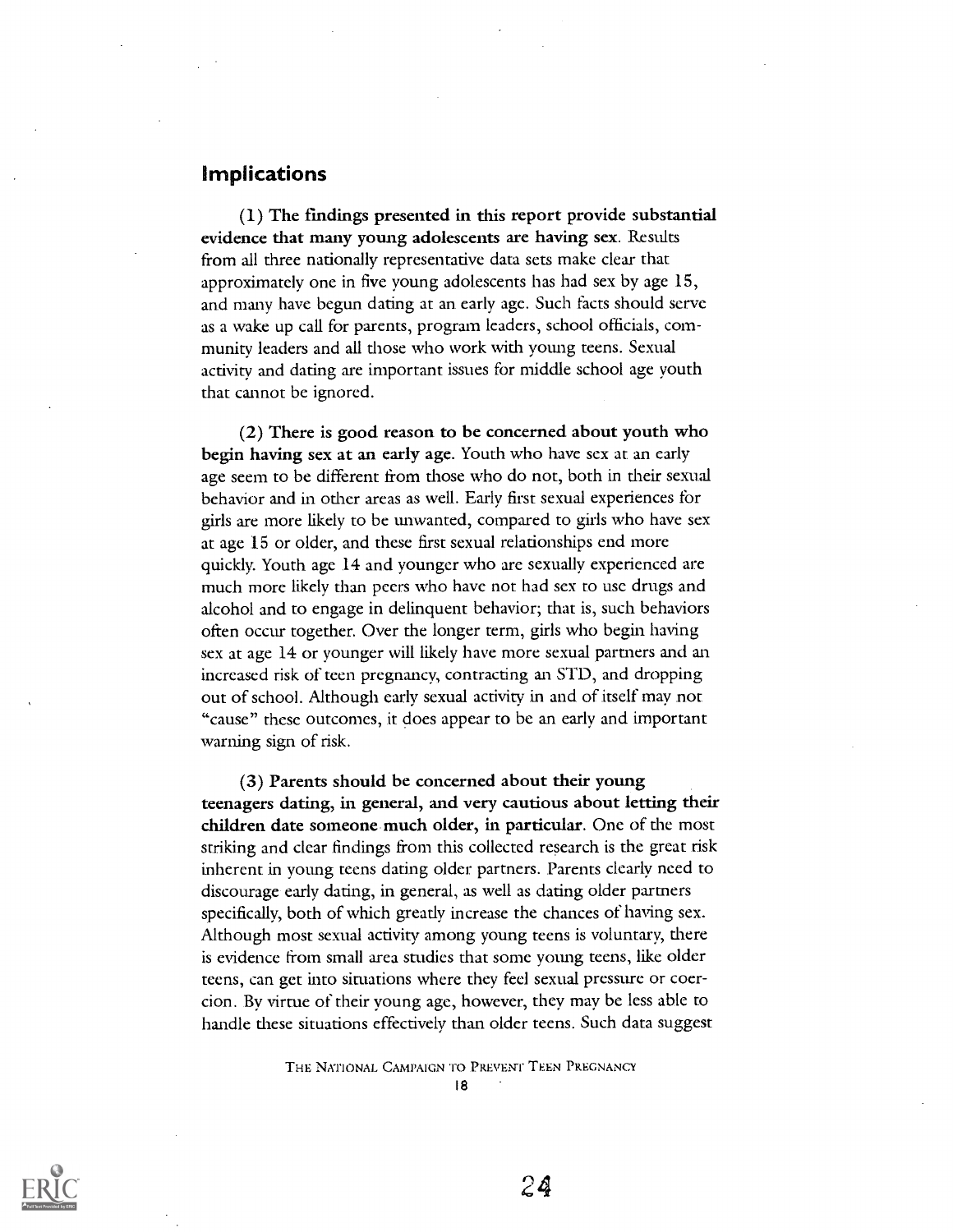that teaching middle school youth about how to resist and manage sexual pressure is appropriate. Another clear message is that supervising the social behavior of young teens remains important. Parents and other responsible adults need to know where their children are, what they are doing, and with whom. As noted earlier, one small area study found that fully one-third of 12-year-olds and almost half of 14-yearolds (51% of boys and 42% of girls) report that they have been at a party where there were no adults in the house. National data are not available on some of these issues, as noted earlier, but these smaller area findings nonetheless raise serious concerns.

(4) Parents should communicate more with their young adolescents about sex, love, and relationships. As other research has shown, not all parents are talking with their children about sex and related issues, and the California Wellness Foundation data set also suggests that even when parents report that they are talking to their children about sex, their children don't always remember having these conversations. This apparent mismatch is a clear indicator that parent-child communication needs improvement. At the same time, it's important to add that simple communication between parents and children about sex does not necessarily reduce the chances of early sexual activity. For example, recent research has highlighted the importance of overall closeness between parents and teens, more than specific discussion of sex, as being especially protective (Blum, 2002).

(5) Efforts to prevent teen pregnancy should target young adolescents. Not only do many girls become sexually active before age 15, but of those who do have sex, about one in seven becomes pregnant. These data clearly suggest that addressing sex and its consequences - as well as contraception - for both girls and boys cannot be put off until the high school years.

(6) Sex education is necessary, but not sufficient. Although the majority of youth in this age group reported receiving some sort of sex education, youth surveyed in the NLSY97 lacked a grasp of some very basic facts about reproductive biology and contraception. It may be that middle schools are not adequately covering these topics (or are not covering them at all), it may be that poor quality curricula arc being used, or it may be that teens simply arc not retaining what they're taught. Because there are programs that have been

> 14 and Younger. Summary 19

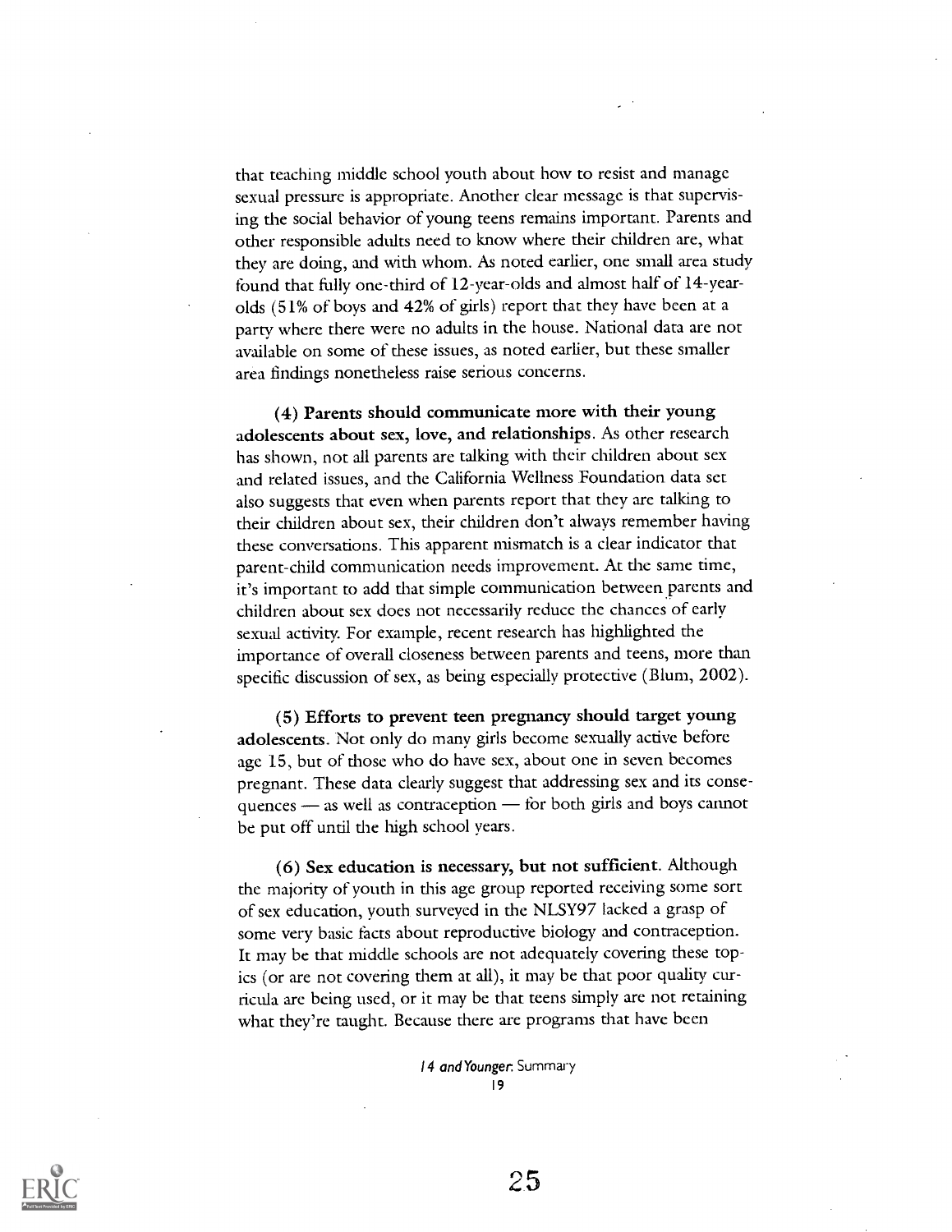proven to increase knowledge about these issues, as well as to decrease early sexual activity (Kirby, 2001; Sociometrics, 2002), middle schools should consider adopting such curricula or similar ones.

Nonetheless, as the National Campaign has long argued, it requires more than classroom-based curricula alone to make major reductions in teen pregnancy and related problems. Families, faith leaders and communities generally are also powerful influences on adolescents, and they all need to help teach and guide young people about sexuality. Schools cannot and probably should not do it alone.

(7) We still have much to learn. Finally, the seven analyses in this report also show how much we  $dom't$  know about sexual activity in this age group. Although it is clear that far too many young people arc engaged in risky sexual behavior, a more Complete picture eludes us. This is partly because objections are often raised to research that asks young people sensitive questions about their sexual knowledge, attitudes, and behavior.

There are several reasons that help explain this queasiness. Some parents, school officials and community leaders are not certain that it is appropriate to ask young adolescents, in particular, direct questions about sexual activity. Some worry that asking such questions "legitimizes" the behavior or will increase teens' interest in engaging in it. Compounding this are some methodological problems of studying the issue. For example, young teens may not necessarily understand the terms typically used in surveys. In order to get reliable data, investigators may therefore need to use very explicit language, language that parents, school officials, and others may find offensive. These sensitivities need to be discussed and resolved openly and respectfully in order to find ways of learning more about young teens. Absent such information, we are all limited in our ability to provide sound guidance and advice  $-$  not only about preventing teen pregnancy, but about sex, love, and relationships generally.

THE NATIONAL CAMPAIGN TO PREVENT TEEN PREGNANCY

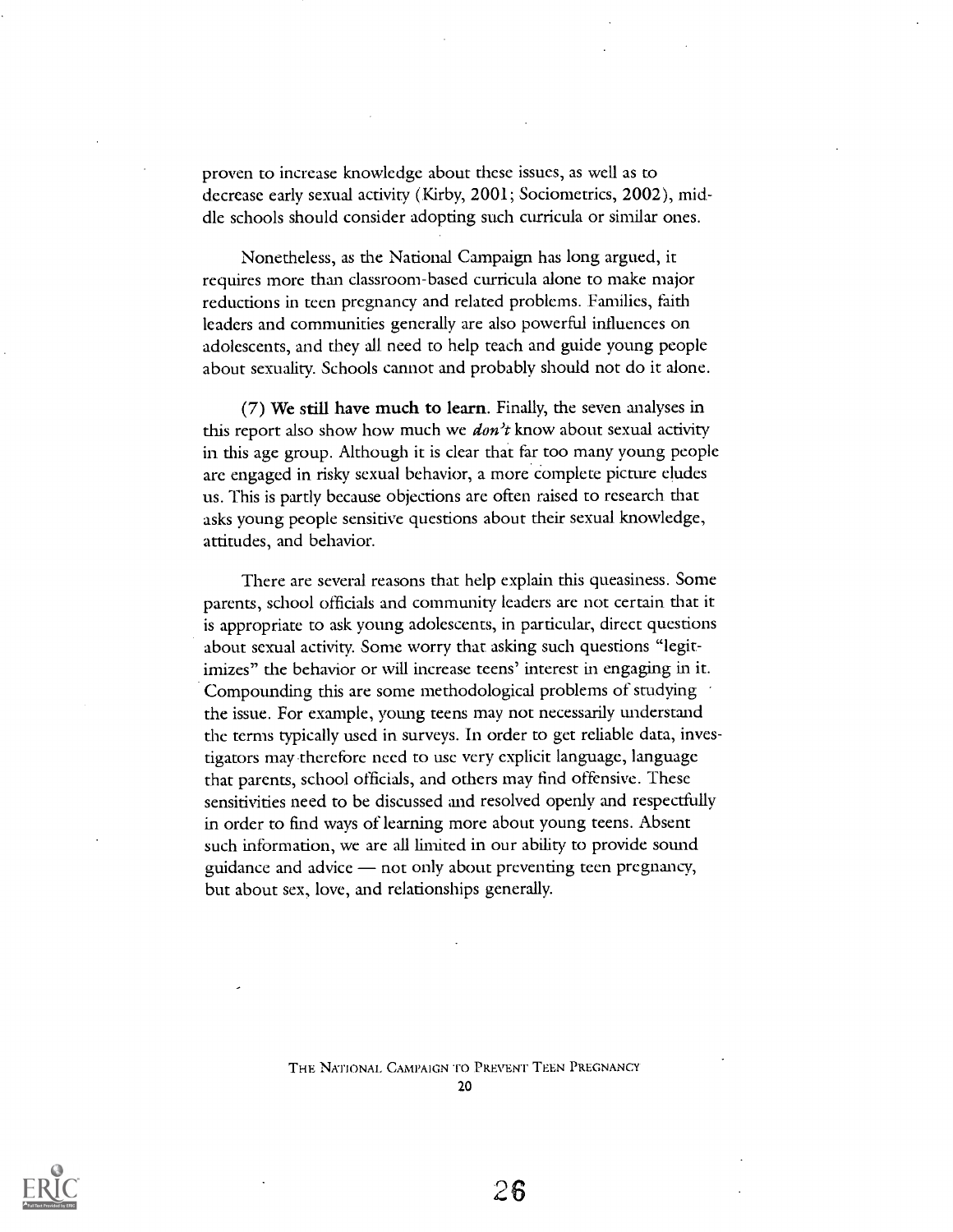## References

Blum, R.W. (2002). Mothers' influence on teen sex: Connections that promote postponing sexual intercourse. Center for Adolescent Health and Development. University of Minnesota.

Darroch, j.E., Landry, D.J., & Singh, S. (2000). Changing emphases in sexuality education in U.S. public secondary schools, 1988-1999. [Online]. Available: www.guttmacher.org/pubs/journals/3220400. pdf. Family Planning Perspectives, 32(5), 204-211+265.

Donovan, P. (1997). Special report: Can statutory rape laws be effective in preventing adolescent pregnancy? [Online]. Available: wwwagi- usa.org /pubs / journals /2903097.hrm1. Family Planning Perspectives, 29(1), 30-34+40.

Henshaw, S.K. (2001). U.S. teenage pregnancy statistics: With comparative statistics for women aged 20-24. [Online]. Available: www.guttmacher.org/pubs/teen\_preg.pdf. New York: The Alan Guttmacher Institute.

Kirby, D. (2001). Emerging answers: Research findings on programs to reduce teen pregnancy. Washington: The National Campaign to Prevent Teen Pregnancy.

Landry, D.J., Singh, S., & Darroch, J.E. (2000). Sexuality education in fifth and sixth grades in U.S. public schools, 1999. [Online]. Available: www.guttmacher.org/pubs/journals/3221200.pdf. Family Planning Perspectives, 32(5), 212-219.

Martin, J.A., Hamilton, B.E., Ventura, S.J., Menacker, F., & Park, M.M. (2002). Births: Final data for 2000. [Online]. Available: www.cdc.gov /nchs/ data /nvsr /nvsr50 /nvsr50\_05.pdf. National Vital Statistics Reports, 50(5).

Miller, H.G., Cain, V.S., Rogers, S.M., Gribble, J.N., & Turner, C.F. (1999). Correlates of sexually transmitted bacterial infections among U.S. women in 1995. Family Planning Perspectives,  $3I(1)$ , 4-9 & 23.

> 14 and Younger. Summary 21

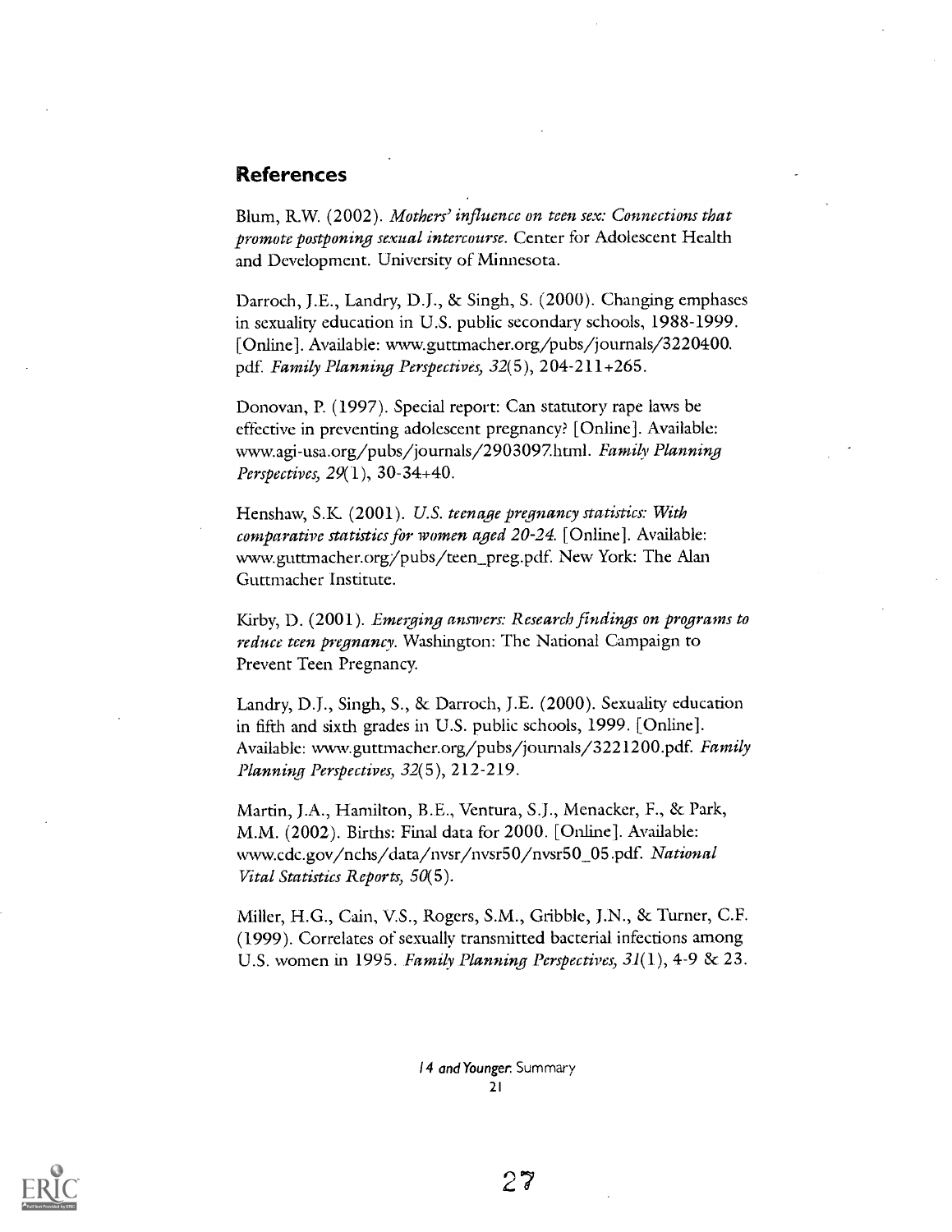Moore, K.A., Driscoll, A.K., & Lindberg, L.D. (1998). A statistical portrait of adolescent sex, contraception, and childbearing. Washington: The National Campaign to Prevent Teen Pregnancy.

Moore, K.A., & Stief, T.M. (1991). Changes in marriage and fertility behavior: Behavior versus attitudes of young adults. Youth & Society, 22(3), 362-386.

The National Campaign to Prevent Teen Pregnancy. (2002). With one voice 2002: America's adults and teens sound off about teen pregnancy. [Online]. Available: www.teenpregnancy.org/ resources/data/pdf/ teenwant.pdf. Washington DC: Author

Remez, L. (2000). Oral sex among adolescents: Is it sex or is it abstinence? Family Planning Perspectives, 32(6), 298-304.

Sociometrics. (2002). PASHA information and order packet. [Online]. Available: www.socio.com/pasha/pasha\_info\_order.pdf. Los Altos, CA: Author.

Terry, E., & Manlove, J. (2000). Trends in sexual activity and contraceptive use among teens. Washington: The National Campaign to Prevent Teen Pregnancy.

> THE NATIONAL CAMPAIGN TO PREVENT TEEN PREGNANCY 22